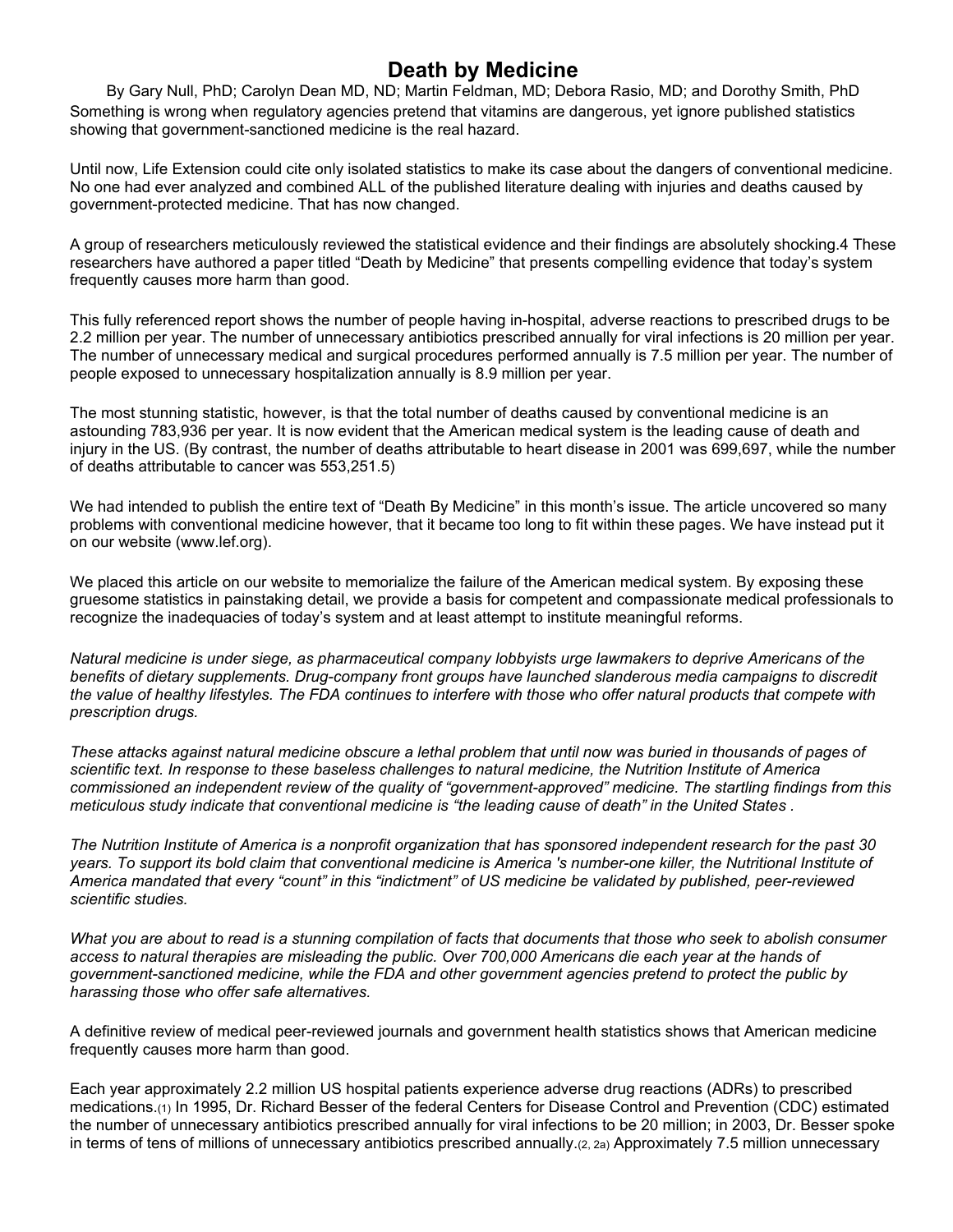medical and surgical procedures are performed annually in the US,(3) while approximately 8.9 million Americans are hospitalized unnecessarily.(4)

As shown in the following table, the estimated total number of iatrogenic deaths—that is, deaths induced inadvertently by a physician or surgeon or by medical treatment or diagnostic procedures— in the US annually is 783,936. It is evident that the American medical system is itself the leading cause of death and injury in the US . By comparison, approximately 699,697 Americans died of heart in 2001, while 553,251 died of cancer.(5)

| <b>Condition</b>              | <b>Deaths</b> | <b>Cost</b>   | <b>Author</b>                           |
|-------------------------------|---------------|---------------|-----------------------------------------|
|                               |               |               |                                         |
| <b>Adverse Drug Reactions</b> | 106,000       | \$12 billion  | Lazarou $(1)$ , Suh $(49)$              |
|                               |               |               |                                         |
| Medical error                 | 98,000        | \$2 billion   | IOM(6)                                  |
|                               |               |               |                                         |
| <b>Bedsores</b>               | 115,000       |               | \$55 billion   Xakellis(7), Barczak (8) |
|                               |               |               |                                         |
| <b>Infection</b>              | 88,000        | \$5 billion   | Weinstein(9), MMWR (10)                 |
|                               |               |               |                                         |
| <b>Malnutrition</b>           | 108,800       |               | <b>Nurses Coalition</b> (11)            |
|                               |               |               |                                         |
| Outpatients                   | 199,000       | \$77 billion  | Starfield(12), Weingart(112)            |
|                               |               |               |                                         |
| <b>Unnecessary Procedures</b> | 37,136        | \$122 billion | HCUP <sub>(3,13)</sub>                  |
|                               |               |               |                                         |
| Surgery-Related               | 32,000        | \$9 billion   | AHRQ <sub>(85)</sub>                    |
|                               |               |               |                                         |
|                               |               |               |                                         |
| <b>Total</b>                  | 783,936       | \$282 billion |                                         |

### **Table 1: Estimated Annual Mortality and Economic Cost of Medical Intervention**

Using Leape's 1997 medical and drug error rate of 3 million( $14$ ) multiplied by the 14% fatality rate he used in 1994( $16$ ) produces an annual death rate of 420,000 for drug errors and medical errors combined. Using this number instead of Lazorou's 106,000 drug errors and the Institute of Medicine 's (IOM) estimated 98,000 annual medical errors would add another 216,000 deaths, for a total of 999,936 deaths annually.

### **Table 2: Estimated Annual Mortality and Economic Cost of Medical Intervention**

| <b>Condition</b>              | <b>Deaths</b> | <b>Cost</b>                 | <b>Author</b>                           |
|-------------------------------|---------------|-----------------------------|-----------------------------------------|
| ADR/med error                 | 420,000       | \$200 billion Leape(14)     |                                         |
|                               |               |                             |                                         |
| <b>Bedsores</b>               | 115,000       |                             | \$55 billion   Xakellis(7), Barczak (8) |
| <b>Infection</b>              | 88,000        | \$5 billion                 | Weinstein(9), MMWR (10)                 |
|                               |               |                             |                                         |
| <b>Malnutrition</b>           | 108,800       |                             | <b>Nurses Coalition(11)</b>             |
|                               |               |                             |                                         |
| Outpatients                   | 199,000       | \$77 billion                | $Startfield(12)$ , Weingart $(112)$     |
| <b>Unnecessary Procedures</b> | 37,136        | $$122$ billion   HCUP(3,13) |                                         |
|                               |               |                             |                                         |
| Surgery-Related               | 32,000        | \$9 billion                 | AHRQ(85)                                |
| <b>Total</b>                  | 999,936       | \$468 billion               |                                         |

The enumerating of unnecessary medical events is very important in our analysis. Any invasive, unnecessary medical procedure must be considered as part of the larger iatrogenic picture. Unfortunately, cause and effect go unmonitored. The figures on unnecessary events represent people who are thrust into a dangerous health care system. Each of these 16.4 million lives is being affected in ways that could have fatal consequences. Simply entering a hospital could result in the following: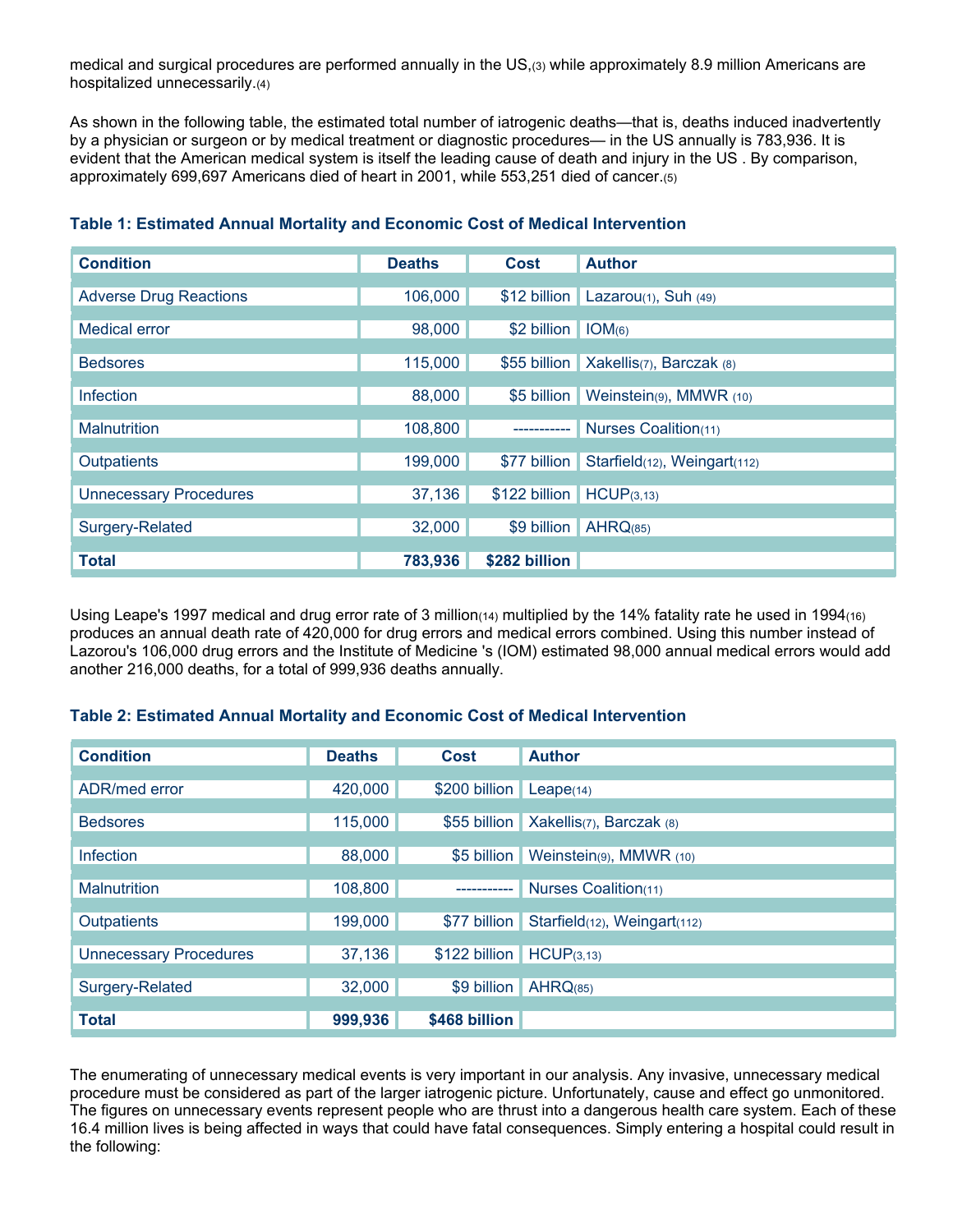- In 16.4 million people, a 2.1% chance (affecting 186,000) of a serious adverse drug reaction(1)
- In 16.4 million people, a 5-6% chance (affecting 489,500) of acquiring a nosocomial infection(9)
- In16.4 million people, a 4-36% chance (affecting 1.78 million) of having an iatrogenic injury (medical error and adverse drug reactions).(16)
- In 16.4 million people, a 17% chance (affecting 1.3 million) of a procedure error.(40)

These statistics represent a one-year time span. Working with the most conservative figures from our statistics, we project the following 10-year death rates.

#### **Table 3: Estimated 10-Year Death Rates from Medical Intervention**

| <b>Condition</b>              | 10-Year<br><b>Deaths</b> | <b>Author</b> |
|-------------------------------|--------------------------|---------------|
|                               |                          |               |
| <b>Adverse Drug Reaction</b>  | 1.06 million             | (1)           |
| <b>Medical error</b>          | 0.98 million             | (6)           |
| <b>Bedsores</b>               | 1.15 million             | (7,8)         |
| Nosocomial Infection          | 0.88 million             | (9, 10)       |
| Malnutrition                  | 1.09 million             | (11)          |
| Outpatients                   | 1.99 million             | (12, 112)     |
| <b>Unnecessary Procedures</b> | 371,360                  | (3, 13)       |
|                               |                          |               |
| Surgery-related               | 320,000                  | (85)          |
|                               |                          |               |
| <b>Total</b>                  | 7,841,360                |               |

Our estimated 10-year total of 7.8 million iatrogenic deaths is more than all the casualties from all the wars fought by the US throughout its entire history.

Our projected figures for unnecessary medical events occurring over a 10-year period also are dramatic.

### **Table 4: Estimated 10-Year Unnecessary Medical Events**

| <b>Unnecessary Events</b> | 10-year Number  | latrogenic Events |
|---------------------------|-----------------|-------------------|
|                           |                 | 17 million        |
| Hospitalization           | 89 million(4)   |                   |
| <b>Procedures</b>         | $75$ million(3) | 15 million        |
|                           |                 |                   |
| <b>Total</b>              | 164 million     |                   |

These figures show that an estimated 164 million people—more than half of the total US population—receive unneeded medical treatment over the course of a decade.

### **INTRODUCTION**

Never before have the complete statistics on the multiple causes of iatrogenesis been combined in one article. Medical science amasses tens of thousands of papers annually, each representing a tiny fragment of the whole picture. To look at only one piece and try to understand the benefits and risks is like standing an inch away from an elephant and trying to describe everything about it. You have to step back to see the big picture, as we have done here. Each specialty, each division of medicine keeps its own records and data on morbidity and mortality. We have now completed the painstaking work of reviewing thousands of studies and putting pieces of the puzzle together.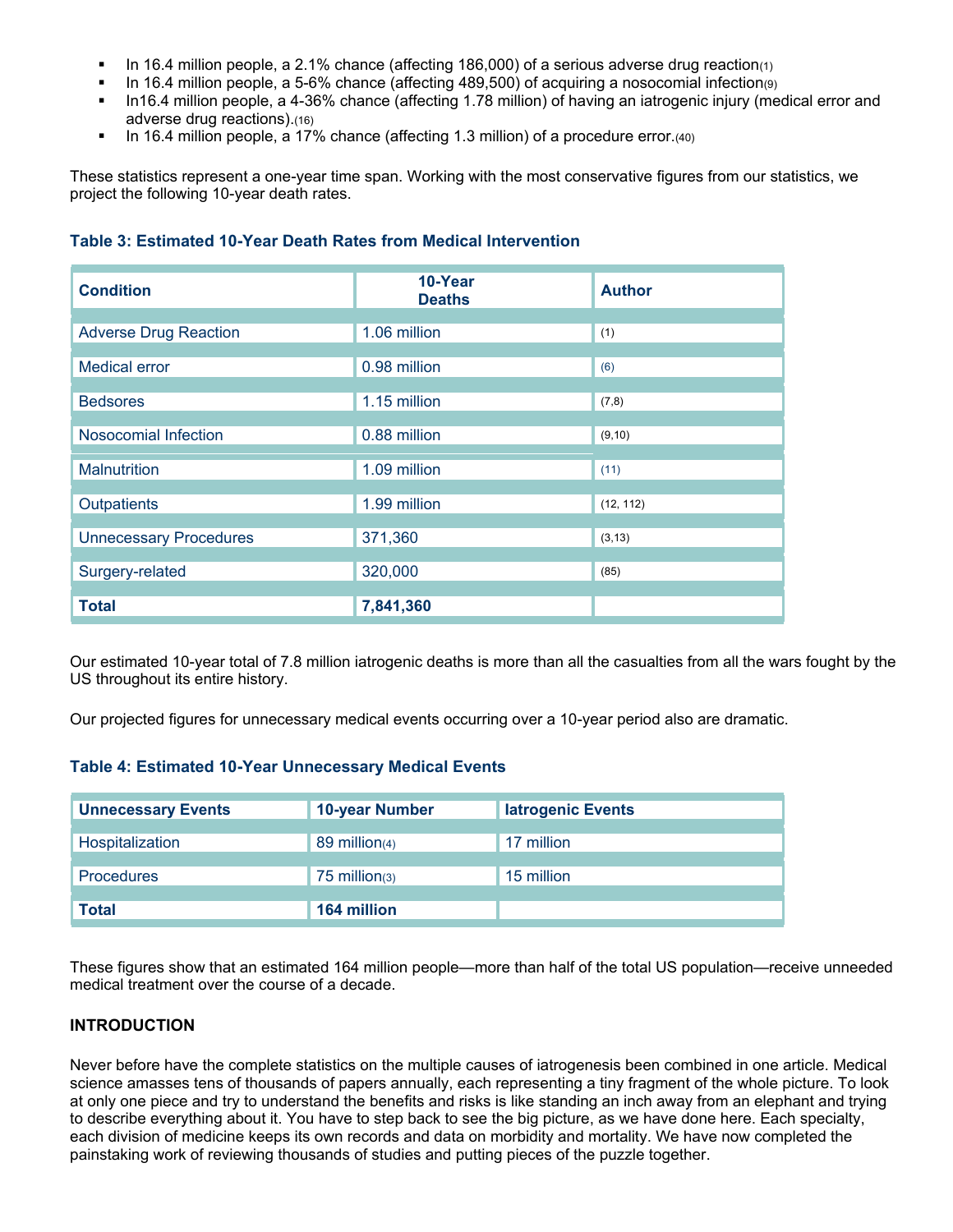#### **Is American Medicine Working?**

US health care spending reached \$1.6 trillion in 2003, representing 14% of the nation's gross national product.(15) Considering this enormous expenditure, we should have the best medicine in the world. We should be preventing and reversing disease, and doing minimal harm. Careful and objective review, however, shows we are doing the opposite. Because of the extraordinarily narrow, technologically driven context in which contemporary medicine examines the human condition, we are completely missing the larger picture.

Medicine is not taking into consideration the following critically important aspects of a healthy human organism: (a) stress and how it adversely affects the immune system and life processes; (b) insufficient exercise; (c) excessive caloric intake; (d) highly processed and denatured foods grown in denatured and chemically damaged soil; and (e) exposure to tens of thousands of environmental toxins. Instead of minimizing these disease-causing factors, we cause more illness through medical technology, diagnostic testing, overuse of medical and surgical procedures, and overuse of pharmaceutical drugs. The huge disservice of this therapeutic strategy is the result of little effort or money being spent on preventing disease.

### **Underreporting of Iatrogenic Events**

As few as 5% and no more than 20% of iatrogenic acts are ever reported.(16,24,25,33,34) This implies that if medical errors were completely and accurately reported, we would have an annual iatrogenic death toll much higher than 783,936. In 1994, Leape said his figure of 180,000 medical mistakes resulting in death annually was equivalent to three jumbo-jet crashes every two days.(16) Our considerably higher figure is equivalent to six jumbo jets are falling out of the sky each day.

What we must deduce from this report is that medicine is in need of complete and total reform—from the curriculum in medical schools to protecting patients from excessive medical intervention. It is obvious that we cannot change anything if we are not honest about what needs to be changed. This report simply shows the degree to which change is required.

We are fully aware of what stands in the way of change: powerful pharmaceutical and medical technology companies, along with other powerful groups with enormous vested interests in the business of medicine. They fund medical research, support medical schools and hospitals, and advertise in medical journals. With deep pockets, they entice scientists and academics to support their efforts. Such funding can sway the balance of opinion from professional caution to uncritical acceptance of new therapies and drugs. You have only to look at the people who make up the hospital, medical, and government health advisory boards to see conflicts of interest. The public is mostly unaware of these interlocking interests.

For example, a 2003 study found that nearly half of medical school faculty who serve on institutional review boards (IRB) to advise on clinical trial research also serve as consultants to the pharmaceutical industry. $(17)$  The study authors were concerned that such representation could cause potential conflicts of interest. A news release by Dr. Erik Campbell, the lead author, said, "Our previous research with faculty has shown us that ties to industry can affect scientific behavior, leading to such things as trade secrecy and delays in publishing research. It's possible that similar relationships with companies could affect IRB members' activities and attitudes."(18)

### **Medical Ethics and Conflict of Interest in Scientific Medicine**

Jonathan Quick, director of essential drugs and medicines policy for the World Health Organization (WHO), wrote in a recent WHO bulletin: "If clinical trials become a commercial venture in which self-interest overrules public interest and desire overrules science, then the social contract which allows research on human subjects in return for medical advances is broken."(19)

As former editor of the *New England Journal of Medicine* , Dr. Marcia Angell struggled to bring greater attention to the problem of commercializing scientific research. In her outgoing editorial entitled " Is Academic Medicine for Sale?" Angell said that growing conflicts of interest are tainting science and called for stronger restrictions on pharmaceutical stock ownership and other financial incentives for researchers:(20) "When the boundaries between industry and academic medicine become as blurred as they are now, the business goals of industry influence the mission of medical schools in multiple ways." She did not discount the benefits of research but said a Faustian bargain now existed between medical schools and the pharmaceutical industry.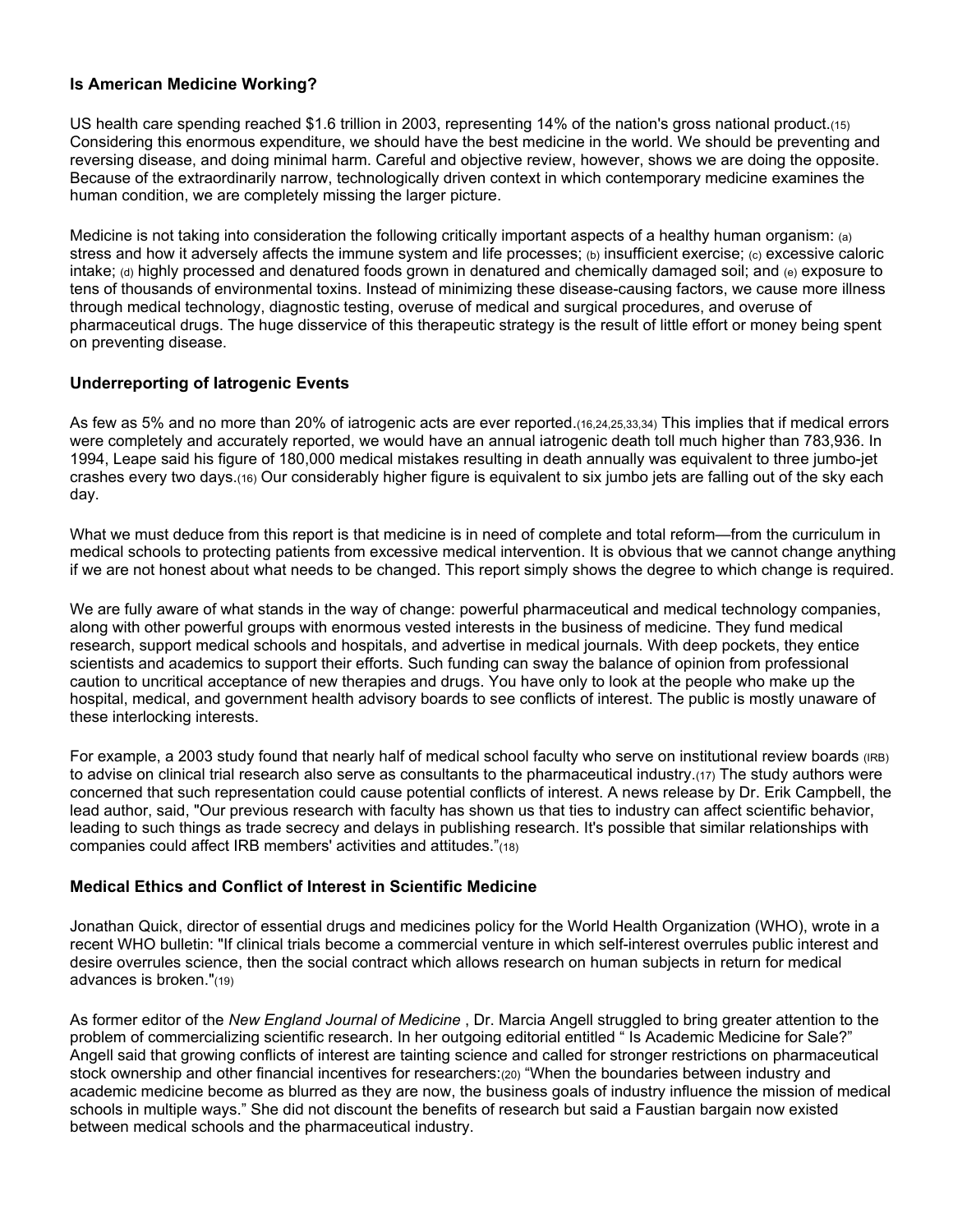Angell left the *New England Journal* in June 2000. In June 2002, the *New England Journal of Medicine* announced that it would accept journalists who accept money from drug companies because it was too difficult to find ones who have no ties. Another former editor of the journal, Dr. Jerome Kassirer, said that was not the case and that plenty of researchers are available who do not work for drug companies.(21) According to an ABC news report, pharmaceutical companies spend over \$2 billion a year on over 314,000 events attended by doctors.

The ABC news report also noted that a survey of clinical trials revealed that when a drug company funds a study, there is a 90% chance that the drug will be perceived as effective whereas a non-drug-company-funded study will show favorable results only 50% of the time. It appears that money can't buy you love but it can buy any "scientific" result desired.

Cynthia Crossen, a staffer for the Wall Street Journal, i n 1996 published *Tainted Truth* : *The Manipulation of Fact in America* , a book about the widespread practice of lying with statistics.(22) Commenting on the state of scientific research, she wrote: "The road to hell was paved with the flood of corporate research dollars that eagerly filled gaps left by slashed government research funding." Her data on financial involvement showed that in l981 the drug industry "gave" \$292 million to colleges and universities for research. By l991, this figure had risen to \$2.1 billion.

### **THE FIRST IATROGENIC STUDY**

Dr. Lucian L. Leape opened medicine's Pandora's box in his 1994 paper, "Error in Medicine," which appeared in the *Journal of the American Medical Association* (JAMA).(16) He found that Schimmel reported in 1964 that 20% of hospital patients suffered iatrogenic injury, with a 20% fatality rate. In 1981 Steel reported that 36% of hospitalized patients experienced iatrogenesis with a 25% fatality rate, and adverse drug reactions were involved in 50% of the injuries. In 1991, Bedell reported that 64% of acute heart attacks in one hospital were preventable and were mostly due to adverse drug reactions.

Leape focused on the "Harvard Medical Practice Study" published in 1991, (16a) which found a 4% iatrogenic injury rate for patients, with a 14% fatality rate, in 1984 in New York State. From the 98,609 patients injured and the 14% fatality rate, he estimated that in the entire U.S. 180,000 people die each year partly as a result of iatrogenic injury.

Why Leape chose to use the much lower figure of 4% injury for his analysis remains in question. Using instead the average of the rates found in the three studies he cites (36%, 20%, and 4%) would have produced a 20% medical error rate. The number of iatrogenic deaths using an average rate of injury and his 14% fatality rate would be 1,189,576.

Leape acknowledged that the literature on medical errors is sparse and represents only the tip of the iceberg, noting that when errors are specifically sought out, reported rates are "distressingly high." He cited several autopsy studies with rates as high as 35-40% of missed diagnoses causing death. He also noted that an intensive care unit reported an average of 1.7 errors per day per patient, and 29% of those errors were potentially serious or fatal.

Leape calculated the error rate in the intensive care unit study. First, he found that each patient had an average of 178 "activities" (staff/procedure/medical interactions) a day, of which 1.7 were errors, which means a 1% failure rate. This may not seem like much, but Leape cited industry standards showing that in aviation, a 0.1% failure rate would mean two unsafe plane landings per day at Chicago's O'Hare International Airport; in the US Postal Service, a 0.1% failure rate would mean 16,000 pieces of lost mail every hour; and in the banking industry, a 0.1% failure rate would mean 32,000 bank checks deducted from the wrong bank account.

In trying to determine why there are so many medical errors, Leape acknowledged the lack of reporting of medical errors. Medical errors occur in thousands of different locations and are perceived as isolated and unusual events. But the most important reason that the problem of medical errors is unrecognized and growing, according to Leape, is that doctors and nurses are unequipped to deal with human error because of the culture of medical training and practice. Doctors are taught that mistakes are unacceptable. Medical mistakes are therefore viewed as a failure of character and any error equals negligence. No one is taught what to do when medical errors do occur. Leape cites McIntyre and Popper, who said the "infallibility model" of medicine leads to intellectual dishonesty with a need to cover up mistakes rather than admit them. There are no Grand Rounds on medical errors, no sharing of failures among doctors, and no one to support them emotionally when their error harms a patient.

Leape hoped his paper would encourage medical practitioners "to fundamentally change the way they think about errors and why they occur." It has been almost a decade since this groundbreaking work, but the mistakes continue to soar.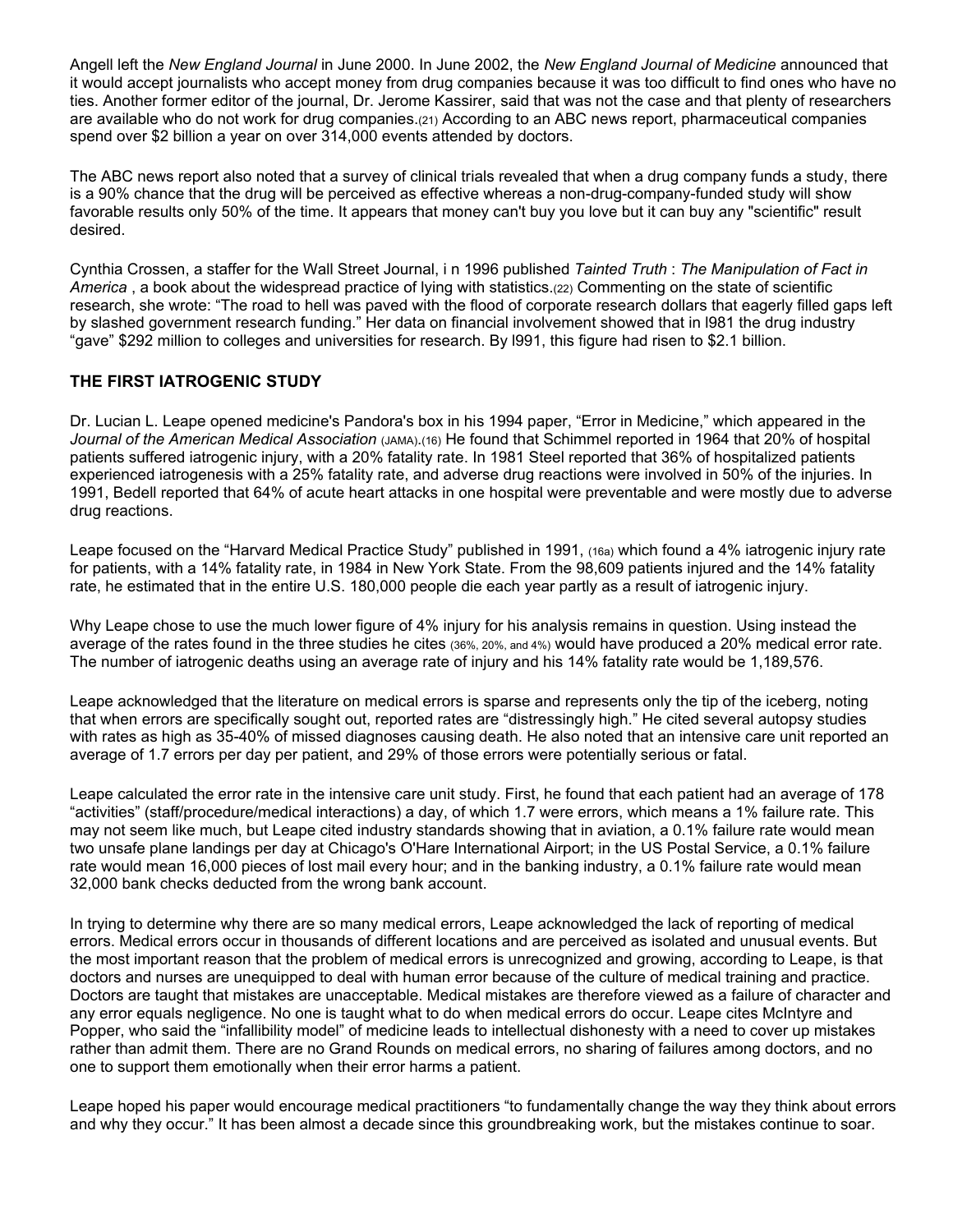In 1995, a *JAMA* report noted, "Over a million patients are injured in US hospitals each year, and approximately 280,000 die annually as a result of these injuries. Therefore, the iatrogenic death rate dwarfs the annual automobile accident mortality rate of 45,000 and accounts for more deaths than all other accidents combined."(23)

At a 1997 press conference, Leape released a nationwide poll on patient iatrogenesis conducted by the National Patient Safety Foundation (NPSF), which is sponsored by the American Medical Association (AMA). Leape is a founding member of NPSF. The survey found that more than 100 million Americans have been affected directly or indirectly by a medical mistake. Forty-two percent were affected directly and 84% personally knew of someone who had experienced a medical mistake.(14)

At this press conference, Leape updated his 1994 statistics, noting that as of 1997, medical errors in inpatient hospital settings nationwide could be as high as 3 million and could cost as much as \$200 billion . Leape used a 14% fatality rate to determine a medical error death rate of 180,000 in 1994.(16) In 1997, using Leape's base number of 3 million errors, the annual death rate could be as high as 420,000 for hospital inpatients alone.

### **ONLY A FRACTION OF MEDICAL ERRORS ARE REPORTED**

In 1994, Leape said he was well aware that medical errors were not being reported.(16) A study conducted in two obstetrical units in the UK found that only about one-quarter of adverse incidents were ever reported, to protect staff, preserve reputations, or for fear of reprisals, including lawsuits.(24). An analysis by Wald and Shojania found that only 1.5% of all adverse events result in an incident report, and only 6% of adverse drug events are identified properly. The authors learned that the American College of Surgeons estimates that surgical incident reports routinely capture only 5- 30% of adverse events. In one study, only 20% of surgical complications resulted in discussion at morbidity and mortality rounds.(25) From these studies, it appears that all the statistics gathered on medical errors may substantially underestimate the number of adverse drug and medical therapy incidents. They also suggest that our statistics concerning mortality resulting from medical errors may be in fact be conservative figures.

An article in *Psychiatric Times* (April 2000) outlines the stakes involved in reporting medical errors.(26) The authors found that the public is fearful of suffering a fatal medical error, and doctors are afraid they will be sued if they report an error. This brings up the obvious question: who is reporting medical errors? Usually it is the patient or the patient's surviving family. If no one notices the error, it is never reported. Janet Heinrich, an associate director at the U.S. General Accounting Office responsible for health financing and public health issues, testified before a House subcommittee hearing on medical errors that "the full magnitude of their threat to the American public is unknown" and "gathering valid and useful information about adverse events is extremely difficult." She acknowledged that the fear of being blamed, and the potential for legal liability, played key roles in the underreporting of errors. The *Psychiatric Times*  noted that the AMA strongly opposes mandatory reporting of medical errors.(26) If doctors are not reporting, what about nurses? A survey of nurses found that they also fail to report medical mistakes for fear of retaliation.(27)

Standard medical pharmacology texts admit that relatively few doctors ever report adverse drug reactions to the FDA.(28) The reasons range from not knowing such a reporting system exists to fear of being sued.(29) Yet the public depends on this tremendously flawed system of voluntary reporting by doctors to know whether a drug or a medical intervention is harmful.

Pharmacology texts also will tell doctors how hard it is to separate drug side effects from disease symptoms. Treatment failure is most often attributed to the disease and not the drug or doctor. Doctors are warned, "Probably nowhere else in professional life are mistakes so easily hidden, even from ourselves."(30) It may be hard to accept, but it is not difficult to understand why only 1 in 20 side effects is reported to either hospital administrators or the FDA.(31, 31a)

If hospitals admitted to the actual number of errors for which they are responsible, which is about 20 times what is reported, they would come under intense scrutiny.(32) Jerry Phillips, associate director of the FDA's Office of Post Marketing Drug Risk Assessment, confirms this number. "In the broader area of adverse drug reaction data, the 250,000 reports received annually probably represent only 5% of the actual reactions that occur."(33) Dr. Jay Cohen, who has extensively researched adverse drug reactions, notes that because only 5% of adverse drug reactions are reported, there are in fact 5 million medication reactions each year.(34)

A 2003 survey is all the more distressing because there seems to be no improvement in error reporting, even with all the attention given to this topic. Dr. Dorothea Wild surveyed medical residents at a community hospital in Connecticut and found that only half were aware that the hospital had a medical error-reporting system, and that the vast majority did not use it at all. Dr. Wild says this does not bode well for the future. If doctors don't learn error reporting in their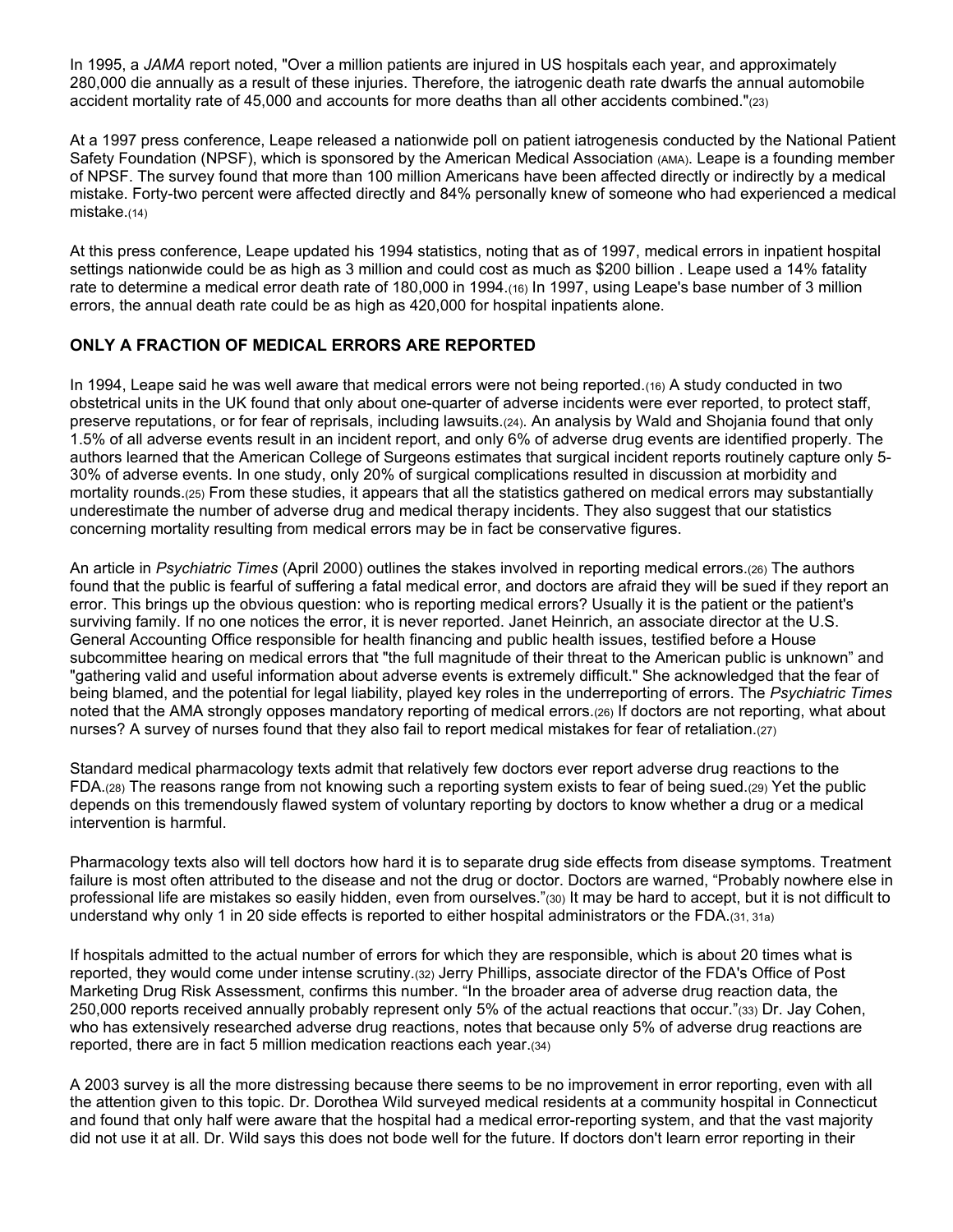training, they will never use it. Wild adds that error reporting is the first step in locating the gaps in the medical system and fixing them. Not even that first step has been taken to date.(35)

### **PUBLIC SUGGESTIONS ON IATROGENESIS**

In a telephone survey, 1,207 adults ranked the effectiveness of the following measures in reducing preventable medical errors that result in serious harm.(36) (Following each measure is the percentage of respondents who ranked the measure as "very effective.")

- giving doctors more time to spend with patients (78%)
- requiring hospitals to develop systems to avoid medical errors (74%)
- **better training of health professionals (73%)**
- using only doctors specially trained in intensive care medicine on intensive care units (73%)
- requiring hospitals to report all serious medical errors to a state agency (71%)
- increasing the number of hospital nurses (69%)
- reducing the work hours of doctors in training to avoid fatigue (66%)
- encouraging hospitals to voluntarily report serious medical errors to a state agency (62%).

#### **DRUG IATROGENESIS**

Prescription drugs constitute the major treatment modality of scientific medicine. With the discovery of the "germ theory," medical scientists convinced the public that infectious organisms were the cause of illness. Finding the "cure" for these infections proved much harder than anyone imagined. From the beginning, chemical drugs promised much more than they delivered. But far beyond not working, the drugs also caused incalculable side effects. The drugs themselves, even when properly prescribed, have side effects that can be fatal, as Lazarou's study(1) showed. But human error can make the situation even worse.

#### **Medication Errors**

A survey of a 1992 national pharmacy database found a total of 429,827 medication errors from 1,081 hospitals. Medication errors occurred in 5.22% of patients admitted to these hospitals each year. The authors concluded that at least 90,895 patients annually were harmed by medication errors in the US as a whole.(37)

A 2002 study shows that 20% of hospital medications for patients had dosage errors. Nearly 40% of these errors were considered potentially harmful to the patient. In a typical 300-patient hospital, the number of errors per day was 40.(38)

Problems involving patients' medications were even higher the following year. The error rate intercepted by pharmacists in this study was 24%, making the potential minimum number of patients harmed by prescription drugs 417,908.(39)

### **Recent Adverse Drug Reactions**

More-recent studies on adverse drug reactions show that the figures from 1994 published in Lazarou's 1998 *JAMA*  article may be increasing. A 2003 study followed 400 patients after discharge from a tertiary care hospital setting (requiring highly specialized skills, technology, or support services). Seventy-six patients (19%) had adverse events. Adverse drug events were the most common, at 66% of all events. The next most common event was procedure-related injuries, at 17%.(40)

In a *New England Journal of Medicine* study, an alarming one in four patients suffered observable side effects from the more than 3.34 billion prescription drugs filled in 2002.(41) One of the doctors who produced the study was interviewed by Reuters and commented, "With these 10-minute appointments, it's hard for the doctor to get into whether the symptoms are bothering the patients."(42) William Tierney, who editorialized on the *New England Journal* study, said "… given the increasing number of powerful drugs available to care for the aging population, the problem will only get worse." The drugs with the worst record of side effects were selective serotonin reuptake inhibitors ( SSRIs), nonsteroidal anti-inflammatory drugs (NSAIDs), and calcium-channel blockers. Reuters also reported that prior research has suggested that nearly 5% of hospital admissions (over 1 million per year) are the result of drug side effects. But most of the cases are not documented as such. The study found that one of the reasons for this failure is that in nearly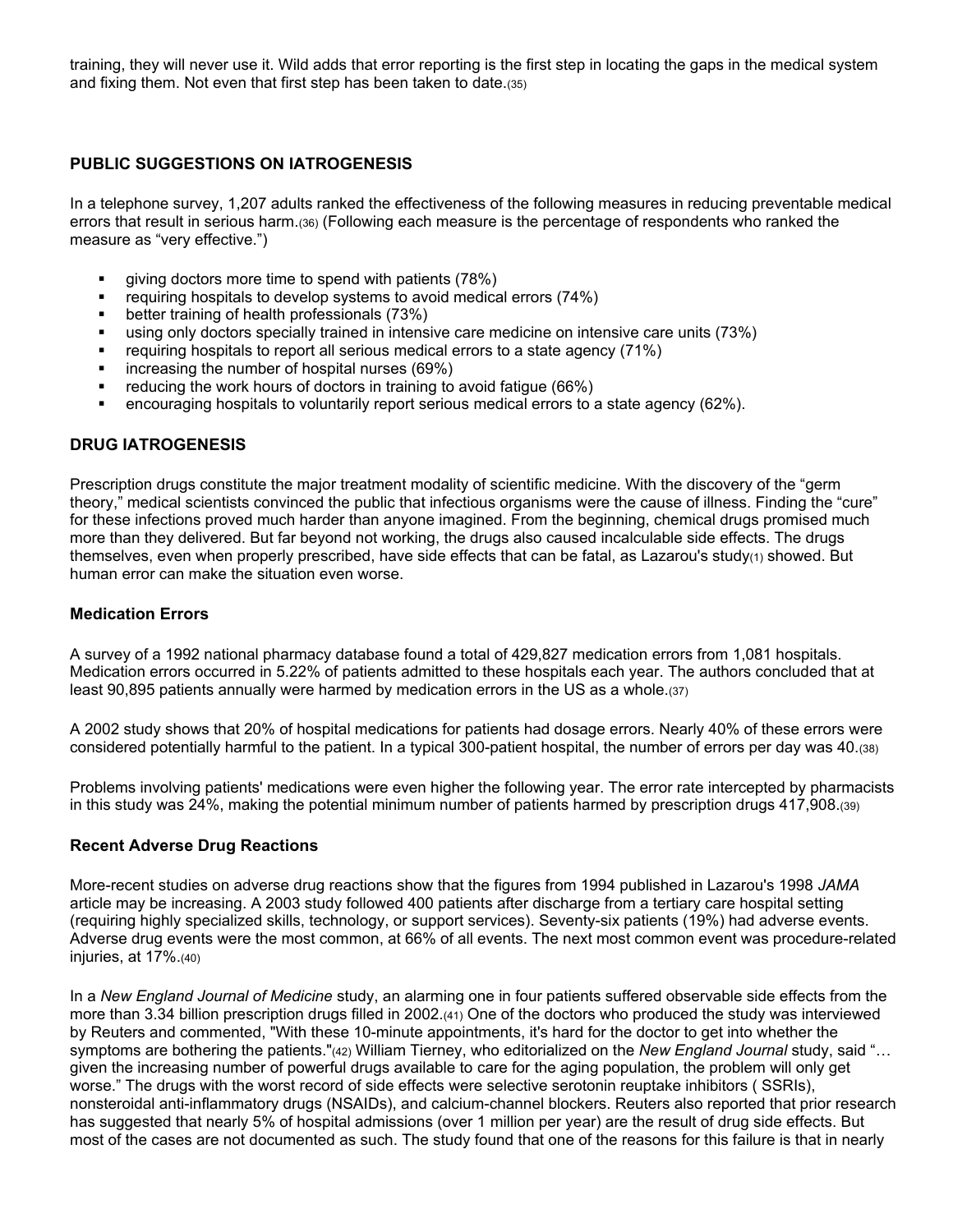two-thirds of the cases, doctors could not diagnose drug side effects or the side effects persisted because the doctor failed to heed the warning signs.

### **Medicating Our Feelings**

Patients seeking a more joyful existence and relief from worry, stress, and anxiety often fall victim to the messages endlessly displayed on TV and billboards. Often, instead of gaining relief, they fall victim to the myriad iatrogenic side effects of antidepressant medication.

Moreover, a whole generation of antidepressant users has been created from young people growing up on Ritalin. Medicating youth and modifying their emotions must have some impact on how they learn to deal with their feelings. They learn to equate coping with drugs rather than with their inner resources. As adults, these medicated youth reach for alcohol, drugs, or even street drugs to cope. According to *JAMA* , "Ritalin acts much like cocaine."(43) Today's marketing of mood-modifying drugs such as Prozac and Zoloft ® makes them not only socially acceptable but almost a necessity in today's stressful world.

### **Television Diagnosis**

To reach the widest audience possible, drug companies are no longer just targeting medical doctors with their marketing of antidepressants. By 1995, drug companies had tripled the amount of money allotted to direct advertising of prescription drugs to consumers. The majority of this money is spent on seductive television ads. From 1996 to 2000, spending rose from \$791 million to nearly \$2.5 billion.(44) This \$2.5 billion represents only 15% of the total pharmaceutical advertising budget. While the drug companies maintain that direct-to-consumer advertising is educational, Dr. Sidney M. Wolfe of the Public Citizen Health Research Group in Washington, DC, argues that the public often is misinformed about these ads.(45) People want what they see on television and are told to go to their doctors for a prescription. Doctors in private practice either acquiesce to their patients' demands for these drugs or spend valuable time trying to talk patients out of unnecessary drugs. Dr. Wolfe remarks that one important study found that people mistakenly believe that the "FDA reviews all ads before they are released and allows only the safest and most effective drugs to be promoted directly to the public."(46)

### **How Do We Know Drugs Are Safe?**

Another aspect of scientific medicine that the public takes for granted is the testing of new drugs. Drugs generally are tested on individuals who are fairly healthy and not on other medications that could interfere with findings. But when these new drugs are declared "safe" and enter the drug prescription books, they are naturally going to be used by people who are on a variety of other medications and have a lot of other health problems. Then a new phase of drug testing called "post-approval" comes into play, which is the documentation of side effects once drugs hit the market. In one very telling report, the federal government's General Accounting Office "found that of the 198 drugs approved by the FDA between 1976 and 1985... 102 (or 51.5%) had serious post-approval risks... the serious post-approval risks (included) heart failure, myocardial infarction, anaphylaxis, respiratory depression and arrest, seizures, kidney and liver failure, severe blood disorders, birth defects and fetal toxicity, and blindness."(47)

NBC Television's investigative show "Dateline" wondered if your doctor is moonlighting as a drug company representative. After a yearlong investigation, NBC reported that because doctors can legally prescribe any drug to any patient for any condition, drug companies heavily promote "off label" and frequently inappropriate and untested uses of these medications, even though these drugs are approved only for the specific indications for which they have been tested.(48)

The leading causes of adverse drug reactions are antibiotics (17%), cardiovascular drugs (17%), chemotherapy (15%), and analgesics and anti-inflammatory agents (15%).(49)

### **Specific Drug Iatrogenesis: Antibiotics**

According to William Agger, MD, director of microbiology and chief of infectious disease at Gundersen Lutheran Medical Center in La Crosse, WI, 30 million pounds of antibiotics are used in America each year.(50) Of this amount, 25 million pounds are used in animal husbandry, and 23 million pounds are used to try to prevent disease and the stress of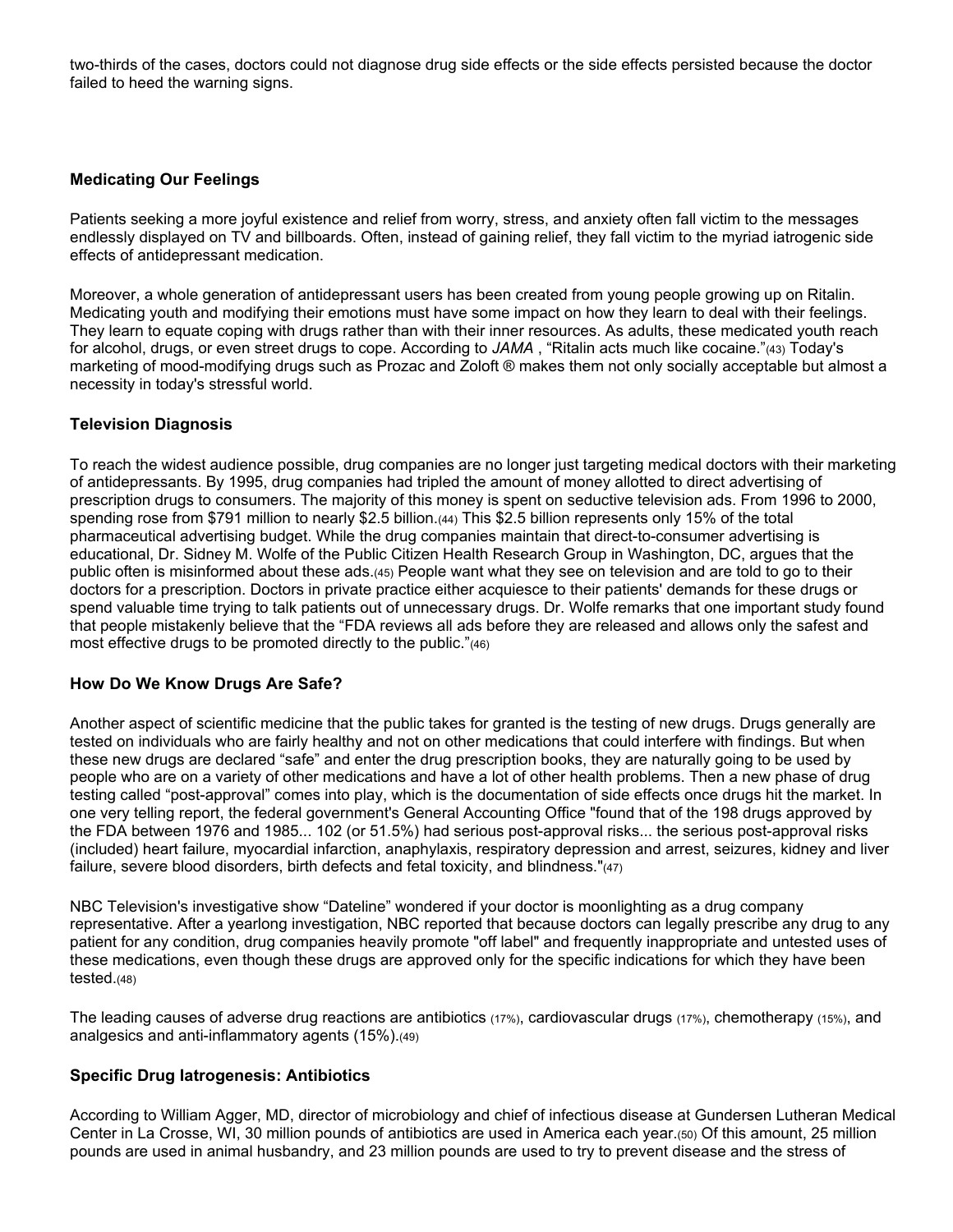shipping, as well as to promote growth. Only 2 million pounds are given for specific animal infections. Dr. Agger reminds us that low concentrations of antibiotics are measurable in many of our foods and in various waterways around the world, much of it seeping in from animal farms.

Agger contends that overuse of antibiotics results in food-borne infections resistant to antibiotics. Salmonella is found in 20% of ground meat, but the constant exposure of cattle to antibiotics has made 84% of salmonella resistant to at least one anti-salmonella antibiotic. Diseased animal food accounts for 80% of salmonellosis in humans, or 1.4 million cases per year. The conventional approach to countering this epidemic is to radiate food to try to kill all organisms while continuing to use the antibiotics that created the problem in the first place. Approximately 20% of chickens are contaminated with *Campylobacter jejuni*, an organism that causes 2.4 million cases of illness annually. Fifty-four percent of these organisms are resistant to at least one anti-campylobacter antimicrobial agent.

Denmark banned growth-promoting antibiotics beginning in 1999, which cut their use by more than half within a year, from 453,200 to 195,800 pounds. A report from Scandinavia found that removing antibiotic growth promoters had no or minimal effect on food production costs. Agger warns that the current crowded, unsanitary methods of animal farming in the US support constant stress and infection, and are geared toward high antibiotic use.

In the US, over 3 million pounds of antibiotics are used every year on humans. With a population of 284 million Americans, this amount is enough to give every man, woman, and child 10 teaspoons of pure antibiotics per year. Agger says that exposure to a steady stream of antibiotics has altered pathogens such as *Streptococcus pneumoniae*, *Staplococcus aureus*, and *entercocci*, to name a few.

Almost half of patients with upper respiratory tract infections in the U.S. still receive antibiotics from their doctor.(51) According to the CDC, 90% of upper respiratory infections are viral and should not be treated with antibiotics. In Germany, the prevalence of systemic antibiotic use in children aged 0-6 years was 42.9%.(52)

Data obtained from nine US health insurers on antibiotic use in 25,000 children from 1996 to 2000 found that rates of antibiotic use decreased. Antibiotic use in children aged three months to under 3 years decreased 24%, from 2.46 to 1.89 antibiotic prescriptions per patient per year. For children aged 3 to under 6 years, there was a 25% reduction from 1.47 to 1.09 antibiotic prescriptions per patient per year. And for children aged 6 to under 18 years, there was a 16% reduction from 0.85 to 0.69 antibiotic prescriptions per patient per year.(53) Despite these reductions, the data indicate that on average every child in America receives 1.22 antibiotic prescriptions annually.

Group A beta-hemolytic streptococci is the only common cause of sore throat that requires antibiotics, with penicillin and erythromycin the only recommended treatment. Ninety percent of sore-throat cases, however, are viral. Antibiotics were used in 73% of the estimated 6.7 million adult annual visits for sore throat in the US between 1989 and 1999. Furthermore, patients treated with antibiotics were prescribed non-recommended broad-spectrum antibiotics in 68% of visits. This period saw a significant increase in the use of newer, more expensive broad-spectrum antibiotics and a decrease in use of the recommended antibiotics penicillin and erythromycin.(54) A ntibiotics being prescribed in 73% of sore-throat cases instead of the recommended 10% resulted in a total of 4.2 million unnecessary antibiotic prescriptions from 1989 to 1999.

### **The Problem with Antibiotics**

In September 2003, the CDC re-launched a program started in 1995 called "Get Smart: Know When Antibiotics Work."(55) This \$1.6 million campaign is designed to educate patients about the overuse and inappropriate use of antibiotics. Most people involved with alternative medicine have known about the dangers of antibiotic overuse for decades. Finally the government is focusing on the problem, yet it is spending only a miniscule amount of money on an iatrogenic epidemic that is costing billions of dollars and thousands of lives. The CDC warns that 90% of upper respiratory infections, including children's ear infections, are viral and that antibiotics do not treat viral infection. More than 40% of about 50 million prescriptions for antibiotics written each year in physicians' offices are inappropriate.(2) U sing antibiotics when not needed can lead to the development of deadly strains of bacteria that are resistant to drugs and cause more than 88,000 deaths due to hospital-acquired infections.(9) The CDC, however, seems to be blaming patients for misusing antibiotics even though they are available only by prescription from physicians. According to Dr. Richard Besser, head of "Get Smart": "Programs that have just targeted physicians have not worked. Direct-toconsumer advertising of drugs is to blame in some cases." Besser says the program "teaches patients and the general public that antibiotics are precious resources that must be used correctly if we want to have them around when we need them. Hopefully, as a result of this campaign, patients will feel more comfortable asking their doctors for the best care for their illnesses, rather than asking for antibiotics."(56)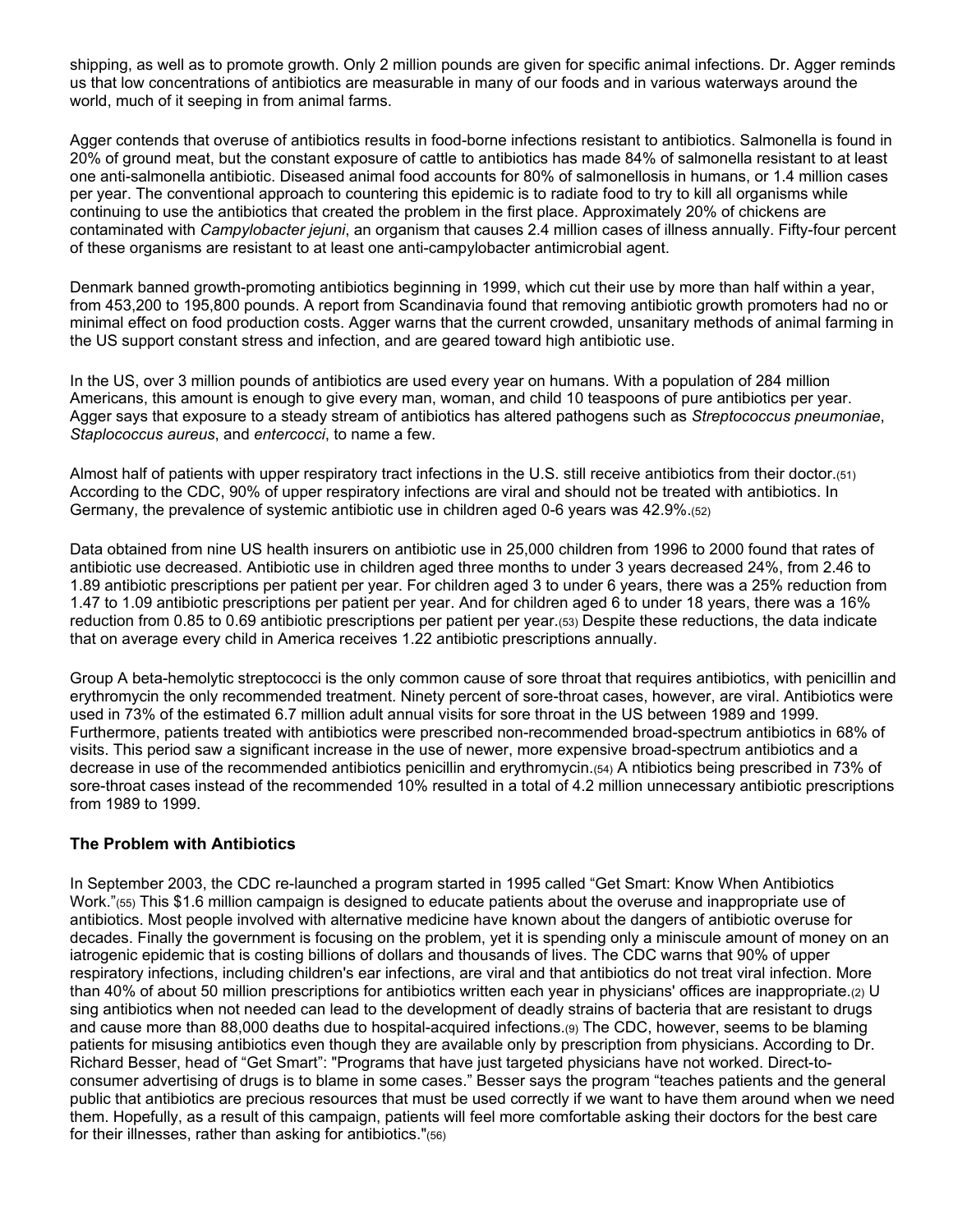What constitutes the "best care"? The CDC does not elaborate and ignores the latest research on the dozens of nutraceuticals that have been scientifically proven to treat viral infections and boost immune-system function. Will doctors recommend vitamin C, echinacea, elderberry, vitamin A, zinc, or homeopathic oscillococcinum? Probably not. The CDC's common-sense recommendations that most people follow anyway include getting proper rest, drinking plenty of fluids, and using a humidifier.

The pharmaceutical industry claims it supports limiting the use of antibiotics. The drug company Bayer sponsors a program called "Operation Clean Hands" through an organization called LIBRA.(57) The CDC also is involved in trying to minimize antibiotic resistance, but nowhere in its publications is there any reference to the role of nutraceuticals in boosting the immune system, nor to the thousands of journal articles that support this approach. This tunnel vision and refusal to recommend the available non-drug alternatives is unfortunate when the CDC is desperately trying to curb the overuse of antibiotics.

### **Drugs Pollute Our Water Supply**

We have reached the point of saturation with prescription drugs. Every body of water tested contains measurable drug residues. The tons of antibiotics used in animal farming, which run off into the water table and surrounding bodies of water, are conferring antibiotic resistance to germs in sewage, and these germs also are found in our water supply. Flushed down our toilets are tons of drugs and drug metabolites that also find their way into our water supply. We have no way to know the long-term health consequences of ingesting a mixture of drugs and drug-breakdown products. These drugs represent another level of iatrogenic disease that we are unable to completely measure.(58-67)

### **Specific Drug Iatrogenesis: NSAIDs**

It's not just the US that is plagued by iatrogenesis. A survey of more than 1,000 French general practitioners (GPs) tested their basic pharmacological knowledge and practice in prescribing NSAIDs, which rank first among commonly prescribed drugs for serious adverse reactions. The study results suggest that GPs do not have adequate knowledge of these drugs and are unable to effectively manage adverse reactions.(68)

A cross-sectional survey of 125 patients attending specialty pain clinics in South London found that possible iatrogenic factors such as "over-investigation, inappropriate information, and advice given to patients as well as misdiagnosis, over-treatment, and inappropriate prescription of medication were common."(69)

### **Specific Drug Iatrogenesis: Cancer Chemotherapy**

In 1989, German biostatistician Ulrich Abel, PhD, wrote a monograph entitled "Chemotherapy of Advanced Epithelial Cancer." It was later published in shorter form in a peer-reviewed medical journal.(70) Abel presented a comprehensive analysis of clinical trials and publications representing over 3,000 articles examining the value of cytotoxic chemotherapy on advanced epithelial cancer. Epithelial cancer is the type of cancer with which we are most familiar, arising from epithelium found in the lining of body organs such as the breast, prostate, lung, stomach, and bowel. From these sites, cancer usually infiltrates adjacent tissue and spreads to the bone, liver, lung, or brain. With his exhaustive review, Abel concluded there is no direct evidence that chemotherapy prolongs survival in patients with advanced carcinoma; in small-cell lung cancer and perhaps ovarian cancer, the therapeutic benefit is only slight. According to Abel, "Many oncologists take it for granted that response to therapy prolongs survival, an opinion which is based on a fallacy and which is not supported by clinical studies."

Over a decade after Abel's exhaustive review of chemotherapy, there seems no decrease in its use for advanced carcinoma. For example, when conventional chemotherapy and radiation have not worked to prevent metastases in breast cancer, high-dose chemotherapy (HDC) along with stem-cell transplant (SCT) is the treatment of choice. In March 2000, however, results from the largest multi-center randomized controlled trial conducted thus far showed that, compared to a prolonged course of monthly conventional-dose chemotherapy, HDC and SCT were of no benefit, (71) with even a slightly lower survival rate for the HDC/SCT group. Serious adverse effects occurred more often in the HDC group than the standard-dose group. One treatment-related death (within 100 days of therapy) was recorded in the HDC group, but none was recorded in the conventional chemotherapy group. The women in this trial were highly selected as having the best chance to respond.

Unfortunately, no all-encompassing follow-up study such as Dr. Abel's exists to indicate whether there has been any improvement in cancer-survival statistics since 1989. In fact, research should be conducted to determine whether chemotherapy itself is responsible for secondary cancers instead of progression of the original disease. We continue to question why well-researched alternative cancer treatments are not used.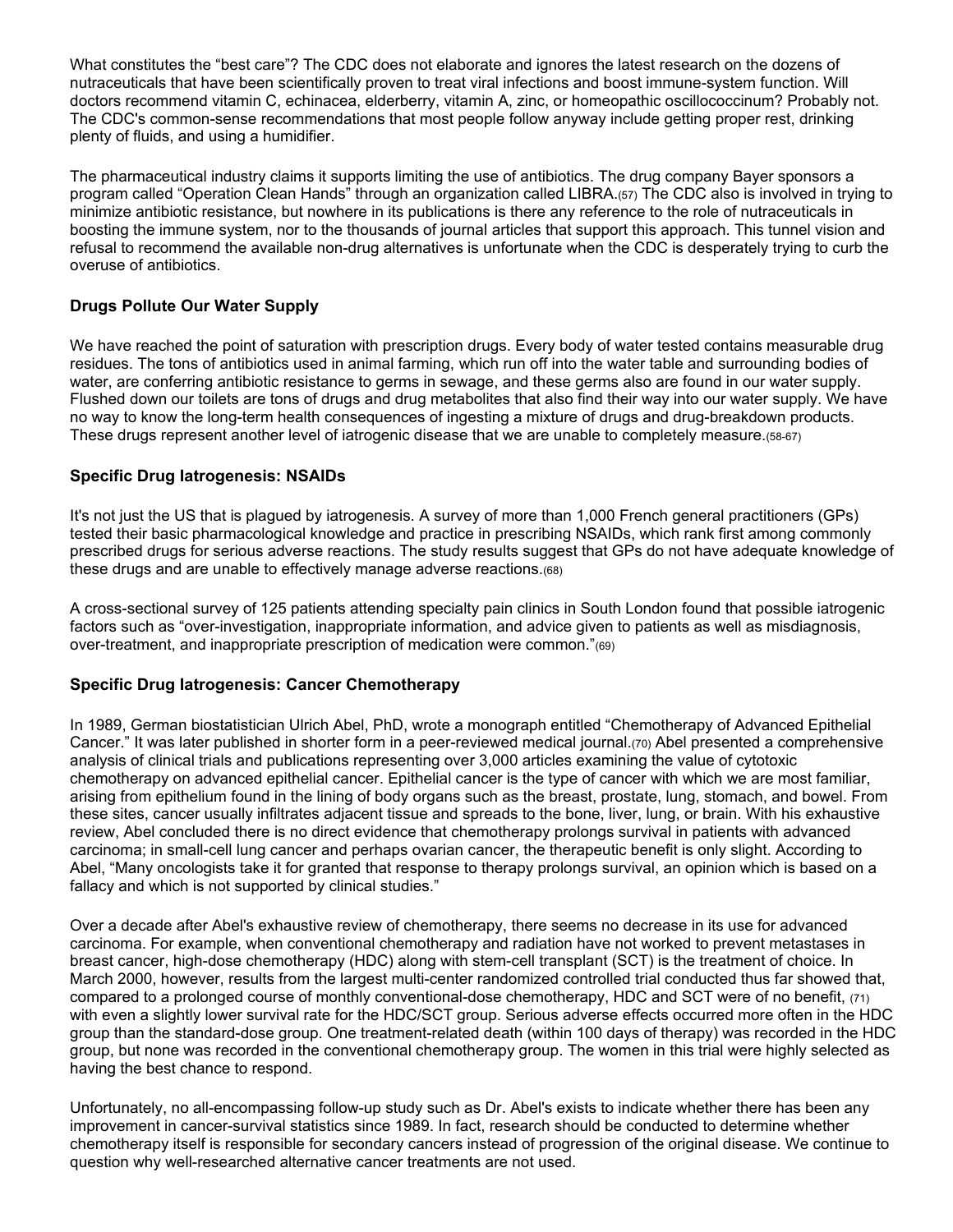### **Drug Companies Fined**

Periodically, the FDA fines a drug manufacturer when its abuses are too glaring and impossible to cover up. In May 2002, *The Washington Post* reported that Schering-Plough Corp., the maker of Claritin, was to pay a \$500 million dollar fine to the FDA for quality-control problems at four of its factories.(72) The indictment came after the Public Citizen Health Research Group, led by Dr. Sidney Wolfe, called for a criminal investigation of Schering-Plough, charging that the company distributed albuterol asthma inhalers even though it knew the units were missing the active ingredient.

The FDA tabulated infractions involving 125 products, or 90% of the drugs made by Schering-Plough since 1998. Besides paying the fine, the company was forced to halt the manufacture of 73 drugs or suffer another \$175 million fine. Schering-Plough's news releases told another story, assuring consumers that they should still feel confident in the company's products.

This large settlement served as a warning to the drug industry about maintaining strict manufacturing practices and has given the FDA more clout in dealing with drug company compliance. According to *The Washington Post* article, a federal appeals court ruled in 1999 that the FDA could seize the profits of companies that violate "good manufacturing practices." Since that time, Abbott Laboratories has paid a \$100 million fine for failing to meet quality standards in the production of medical test kits, while Wyeth Laboratories paid \$30 million in 2000 to settle accusations of poor manufacturing practices.

### **UNNECESSARY SURGICAL PROCEDURES**

In 1974, 2.4 million unnecessary surgeries were performed, resulting in 11,900 deaths at a cost of \$3.9 billion.(73,74) In 2001, 7.5 million unnecessary surgical procedures were performed, resulting in 37,136 deaths at a cost of \$122 billion (using 1974 dollars).(3)

It is very difficult to obtain accurate statistics when studying unnecessary surgery. In 1989, Leape wrote that perhaps 30% of controversial surgeries—which include cesarean section, tonsillectomy, appendectomy, hysterectomy, gastrectomy for obesity, breast implants, and elective breast implants(74)— are unnecessary. In 1974, the Congressional Committee on Interstate and Foreign Commerce held hearings on unnecessary surgery. It found that 17.6% of recommendations for surgery were not confirmed by a second opinion. The House Subcommittee on Oversight and Investigations extrapolated these figures and estimated that, on a nationwide basis, there were 2.4 million unnecessary surgeries performed annually, resulting in 11,900 deaths at an annual cost of \$3.9 billion.(73)

According to the Healthcare Cost and Utilization Project within the Agency for Healthcare Research and Quality(13), in 2001 the 50 most common medical and surgical procedures were performed approximately 41.8 million times in the US. Using the 1974 House Subcommittee on Oversight and Investigations' figure of 17.6% as the percentage of unnecessary surgical procedures, and extrapolating from the death rate in 1974, produces nearly 7.5 million (7,489,718) unnecessary procedures and a death rate of 37,136, at a cost of \$122 billion (using 1974 dollars).

In 1995, researchers conducted a similar analysis of back surgery procedures, using the 1974 "unnecessary surgery percentage" of 17.6. Testifying before the Department of Veterans Affairs, they estimated that of the 250,000 back surgeries performed annually in the US at a hospital cost of \$11,000 per patient, the total number of unnecessary back surgeries approaches 44,000, costing as much as \$484 million.(75)

Like prescription drug use driven by television advertising, unnecessary surgeries are escalating. Media-driven surgery such as gastric bypass for obesity "modeled" by Hollywood celebrities seduces obese people to think this route is safe and sexy. Unnecessary surgeries have even been marketed on the Internet.(76) A study in Spain declares that 20-25% of total surgical practice represents unnecessary operations.(77)

According to data from the National Center for Health Statistics for 1979 to 1984, the total number of surgical procedures increased 9% while the number of surgeons grew 20%. The study notes that the large increase in the number of surgeons was not accompanied by a parallel increase in the number of surgeries performed, and expressed concern about an excess of surgeons to handle the surgical caseload.(78)

From 1983 to 1994, however, the incidence of the 10 most commonly performed surgical procedures jumped 38%, to 7,929,000 from 5,731,000 cases. By 1994, cataract surgery was the most common procedure with more than 2 million operations, followed by cesarean section (858,000 procedures) and inguinal hernia operations (689,000 procedures). Knee arthroscopy procedures increased 153% while prostate surgery declined 29%.(79)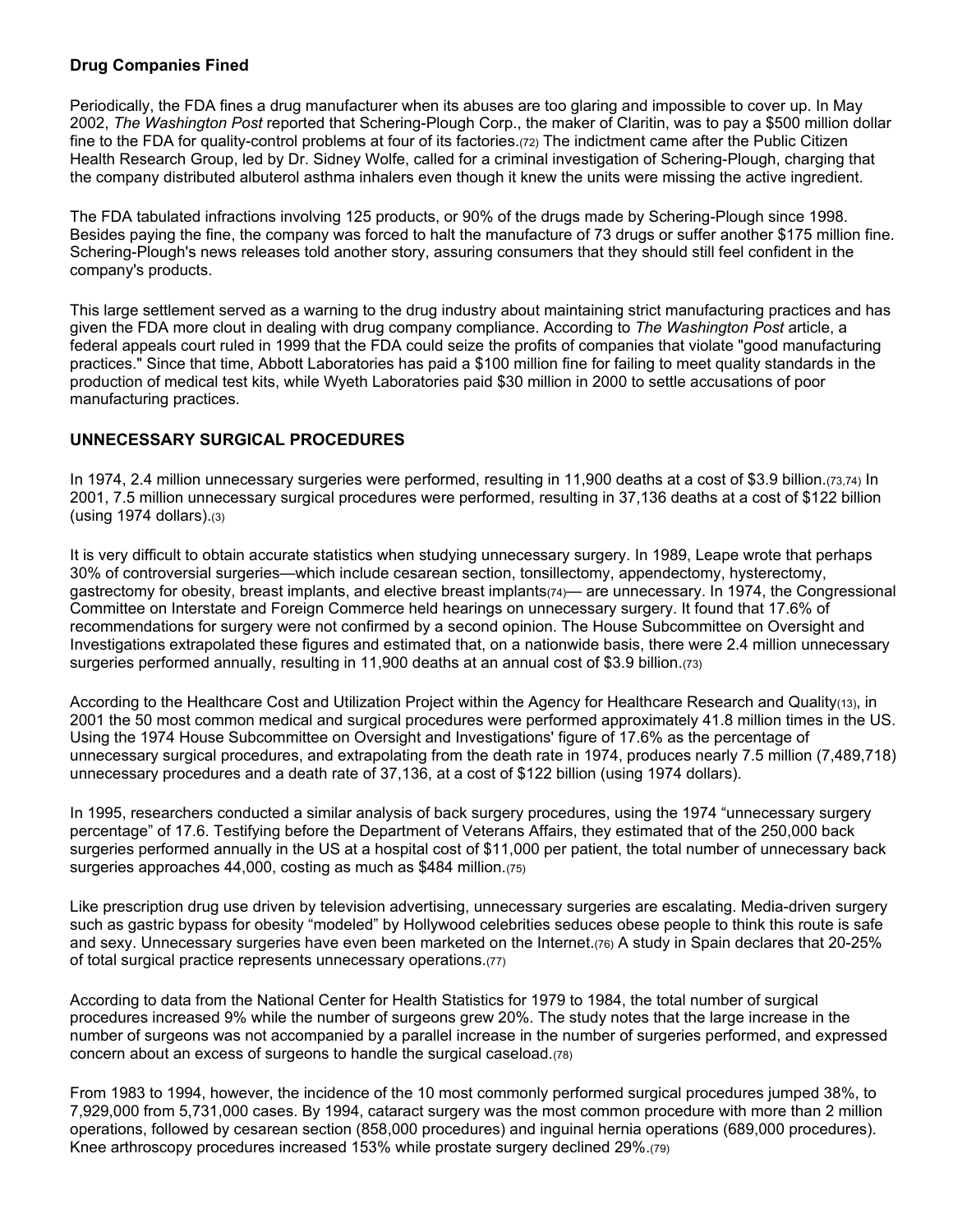The list of iatrogenic complications from surgery is as long as the list of procedures themselves. One study examined catheters that were inserted to deliver anesthetic into the epidural space around the spinal nerves for lower cesarean section, abdominal surgery, or prostate surgery. In some cases, non-sterile technique during catheter insertion resulted in serious infections, even leading to limb paralysis.(80)

In one review of the literature, the authors found "a significant rate of overutilization of coronary angiography, coronary artery surgery, cardiac pacemaker insertion, upper gastrointestinal endoscopies, carotid endarterectomies, back surgery, and pain-relieving procedures."(81)

A 1987 *JAMA* study found the following significant levels of inappropriate surgery: 17% of coronary angiography procedures, 32% of carotid endarterectomy procedures, and 17% of upper gastrointestinal tract endoscopy procedures.(82) Based on the Healthcare Cost and Utilization Project (HCUP) statistics provided by the government for 2001, 697,675 upper gastrointestinal endoscopies (usually entailing biopsy) were performed, as were 142,401 endarterectomies and 719,949 coronary angiographies.(13) Extrapolating the *JAMA* study's inappropriate surgery rates to 2001 produces 118,604 unnecessary endoscopy procedures, 45,568 unnecessary endarterectomies, and 122,391 unnecessary coronary angiographies. These are all forms of medical iatrogenesis.

### **MEDICAL AND SURGICAL PROCEDURES**

It is instructive to know the mortality rates associated with various medical and surgical procedures. Although we must sign release forms when we undergo any procedure, many of us are in denial about the true risks involved; because medical and surgical procedures are so commonplace, they often are seen as both necessary and safe. Unfortunately, allopathic medicine itself is a leading cause of death, as well as the most expensive way to die.

Perhaps the words "health care" confer the illusion that medicine is about health. Allopathic medicine is not a purveyor of health care but of disease care. The HCUP figures are instructive,(13) but the computer program that calculates annual mortality statistics for all US hospital discharges is only as good as the codes entered into the system. In email correspondence, HCUP indicated that the mortality rates for each procedure indicated only that someone undergoing that procedure died either from the procedure or from some other cause.

Thus there is no way of knowing exactly how many people die from a particular procedure. While codes for "poisoning & toxic effects of drugs" and "complications of treatment" do exist, the mortality figures registered in these categories are very low and do not correlate with what is known from research such as the 1998 JAMA study(1) that estimated an average of 106,000 prescription medication deaths per year. No codes exist for adverse drug side effects, surgical mishaps, or other types of medical error. Until such codes exist, the true mortality rates tied to of medical error will remain buried in the general statistics.

### **AN HONEST LOOK AT US HEALTH CARE**

In 1978, the US Office of Technology Assessment (OTA) reported: "Only 10-20% of all procedures currently used in medical practice have been shown to be efficacious by controlled trial."(83) In 1995, the OTA compared medical technology in eight countries ( Australia , Canada, France, Germany, the Netherlands, Sweden, the UK, and the US ) and again noted that few medical procedures in the US have been subjected to clinical trial. It also reported that US infant mortality was high and life expectancy low compared to other developed countries.(84)

Although almost 10 years old, much of what was written in the OTA report holds true today. The report blames the high cost of American medicine on the medical free-enterprise system and failure to create a national health care policy. It attributes the government's failure to control health care costs to market incentives and profit motives inherent in the current financing and organization of health care, which includes such interests as private health insurers, hospital systems, physicians, and the drug and medical-device industries. "Health Care Technology and Its Assessment in Eight Countries" is the last report prepared by the OTA, which was disbanded in 1995. It also is perhaps the US government's last honest, detailed examination of the nation's health care system. An appendix summarizing this 60-page report follows this article.

### **SURGICAL ERRORS FINALLY REPORTED**

An October 2003 *JAMA* study from the US government's Agency for Healthcare Research and Quality (AHRQ) documented 32,000 mostly surgery-related deaths costing \$9 billion and accounting for 2.4 million extra hospital days in 2000.(85) Data from 20% of the nation's hospitals were analyzed for 18 different surgical complications, including postoperative infections, foreign objects left in wounds, surgical wounds reopening, and post-operative bleeding.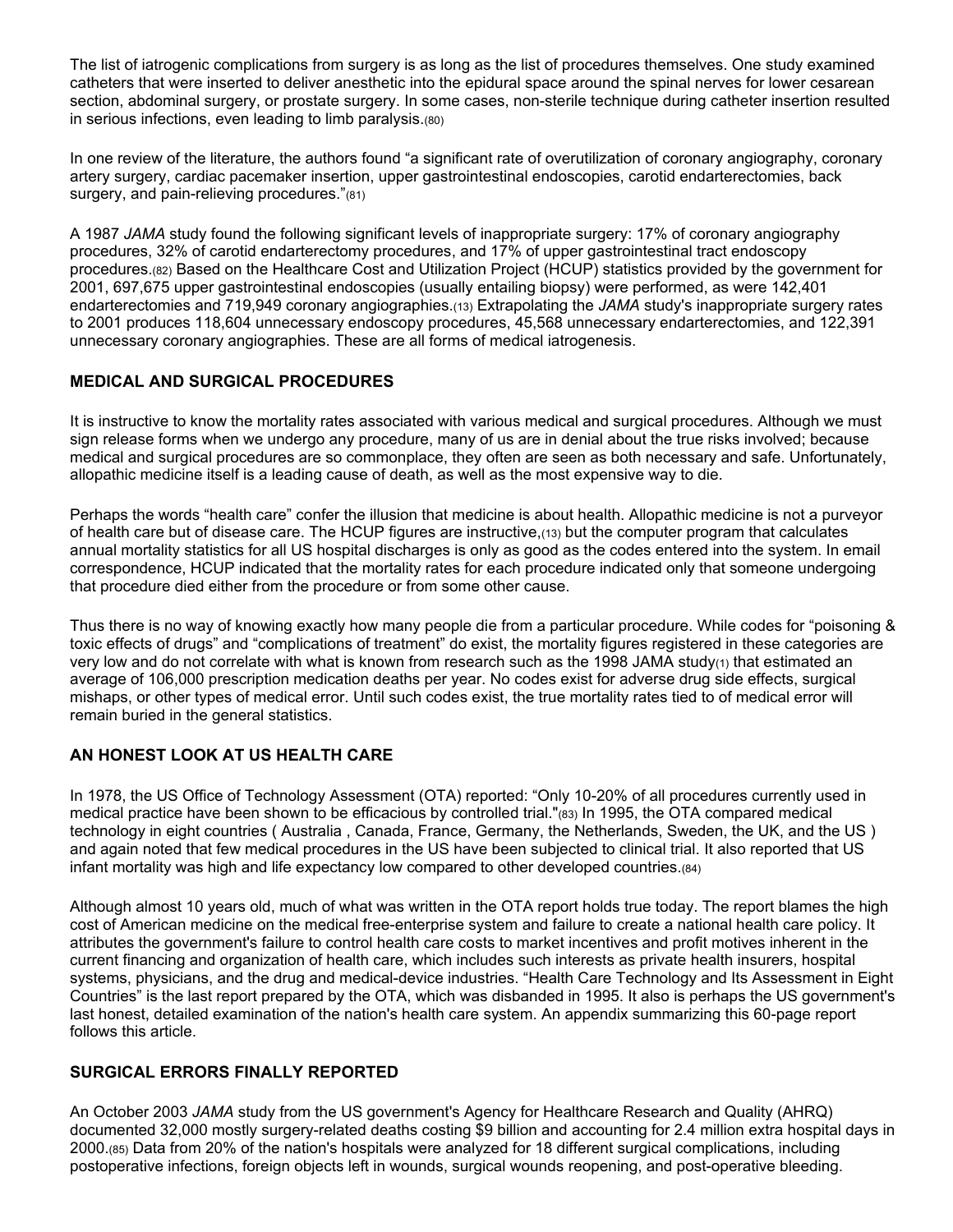In a press release accompanying the study, AHRQ director Carolyn M. Clancy, MD, noted: "This study gives us the first direct evidence that medical injuries pose a real threat to the American public and increase the costs of health care."(86) According to the study's authors, "The findings greatly underestimate the problem, since many other complications happen that are not listed in hospital administrative data." They added: "The message here is that medical injuries can have a devastating impact on the health care system. We need more research to identify why these injuries occur and find ways to prevent them from happening." The study authors said that improved medical practices, including an emphasis on better hand washing, might help reduce morbidity and mortality rates. In an accompanying *JAMA* editorial, health-risk researcher Dr. Saul Weingart of Harvard's Beth Israel-Deaconess Medical Center wrote, "Given their staggering magnitude, these estimates are clearly sobering."(87)

### **UNNECESSARY X-RAYS**

When x-rays were discovered, no one knew the long-term effects of ionizing radiation. In the 1950s, monthly fluoroscopic exams at the doctor's office were routine, and you could even walk into most shoe stores and see x-rays of your foot bones. We still do not know the ultimate outcome of our initial fascination with x-rays.

In those days, it was common practice to x-ray pregnant women to measure their pelvises and make a diagnosis of twins. Finally, a study of 700,000 children born between 1947 and 1964 in 37 major maternity hospitals compared the children of mothers who had received pelvic x-rays during pregnancy to those of mothers who did not. It found that cancer mortality was 40% higher among children whose mothers had been x-rayed.(88)

In present-day medicine, coronary angiography is an invasive surgical procedure that involves snaking a tube through a blood vessel in the groin up to the heart. To obtain useful information, X-rays are taken almost continuously, with minimum dosages ranging from 460 to 1,580 mrem. The minimum radiation from a routine chest x-ray is 2 mrem. X-ray radiation accumulates in the body, and ionizing radiation used in X-ray procedures has been shown to cause gene mutation. The health impact of this high level of radiation is unknown, and often obscured in statistical jargon such as, "The risk for lifetime fatal cancer due to radiation exposure is estimated to be 4 in one million per 1,000 mrem."(89)

Dr. John Gofman has studied the effects of radiation on human health for 45 years. A medical doctor with a PhD in nuclear and physical chemistry, Gofman worked on the Manhattan Project, discovered uranium-233, and was the first person to isolate plutonium. In five scientifically documented books, Gofman provides strong evidence that medical technology—specifically x-rays, CT scans, and mammography and fluoroscopy devices—are a contributing factor to 75% of new cancers. In a nearly 700-page report updated in 2000, "Radiation from Medical Procedures in the Pathogenesis of Cancer and Ischemic Heart Disease: Dose-Response Studies with Physicians per 100,000 Population,"(90) Gofman shows that as the number of physicians increases in a geographical area along with an increase in the number of x-ray diagnostic tests performed, the rate of cancer and ischemic heart disease also increases. Gofman elaborates that it is not x-rays alone that cause the damage but a combination of health risk factors that include poor diet, smoking, abortions, and the use of birth control pills. Dr. Gofman predicts that ionizing radiation will be responsible for 100 million premature deaths over the next decade.

In his book, "Preventing Breast Cancer," Dr. Gofman notes that breast cancer is the leading cause of death among American women between the ages of 44 and 55. Because breast tissue is highly sensitive to radiation, mammograms can cause cancer. The danger can be heightened other factors including a woman's genetic makeup, preexisting benign breast disease, artificial menopause, obesity, and hormonal imbalance.(91)

Even x-rays for back pain can lead someone into crippling surgery. Dr. John E. Sarno, a well-known New York orthopedic surgeon, found that there is not necessarily any association between back pain and spinal x-ray abnormality. He cites studies of normal people without a trace of back pain whose x-rays indicate spinal abnormalities and of people with back pain whose spines appear to be normal on x-ray.(92) People who happen to have back pain and show an abnormality on x-ray may be treated surgically, sometimes with no change in back pain, worsening of back pain, or even permanent disability. Moreover, doctors often order x-rays as protection against malpractice claims, to give the impression of leaving no stone unturned. It appears that doctors are putting their own fears before the interests of their patients.

### **UNNECESSARY HOSPITALIZATION**

Nearly 9 million (8,925,033) people were hospitalized unnecessarily in 2001.(4) In a study of inappropriate hospitalization, two doctors reviewed 1,132 medical records. They concluded that 23% of all admissions were inappropriate and an additional 17% could have been handled in outpatient clinics. Thirty-four percent of all hospital days were deemed inappropriate and could have been avoided.(93) The rate of inappropriate hospital admissions in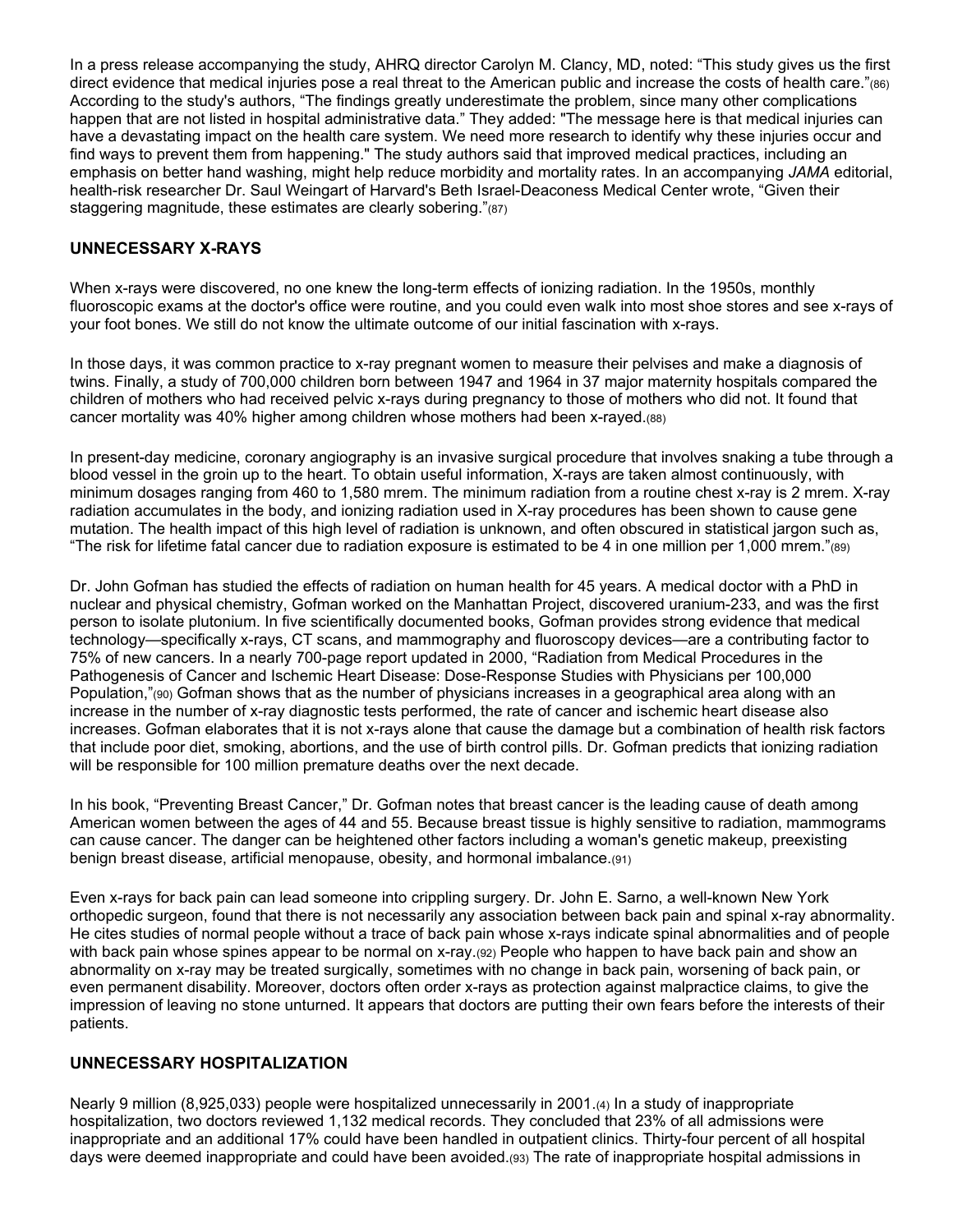1990 was 23.5%.(94) In 1999, another study also found an inappropriate admissions rate of 24%, indicating a consistent pattern from 1986 to 1999.(95) The HCUP database indicates that the total number of patient discharges from US hospitals in 2001 was 37,187,641,(13) meaning that almost 9 million people were exposed to unnecessary medical intervention in hospitals and therefore represent almost 9 million potential iatrogenic episodes.(4)

### **WOMEN'S EXPERIENCE IN MEDICINE**

Dr. Martin Charcot (1825-1893) was world-renowned, the most celebrated doctor of his time. He practiced in the Paris hospital La Salpetriere. He became an expert in hysteria, diagnosing an average of 10 hysterical women each day, transforming them into "iatrogenic monsters" and turning simple "neurosis" into hysteria.(96) The number of women diagnosed with hysteria and hospitalized rose from 1% in 1841 to 17% in 1883. Hysteria is derived from the Latin "hystera" meaning uterus. According to Dr. Adriane Fugh-Berman, US medicine has a tradition of excessive medical and surgical interventions on women. Only 100 years ago, male doctors believed that female psychological imbalance originated in the uterus. When surgery to remove the uterus was perfected, it became the "cure" for mental instability, effecting a physical and psychological castration. Fugh-Berman notes that US doctors eventually disabused themselves of that notion but have continued to treat women very differently than they treat men.(97) She cites the following statistics:

- 1. Thousands of prophylactic mastectomies are performed annually.
- 2. One-third of US women have had a hysterectomy before menopause.
- 3. Women are prescribed drugs more frequently than are men.
- 4. Women are given potent drugs for disease prevention, which results in disease substitution due to side effects.
- 5. Fetal monitoring is unsupported by studies and not recommended by the CDC.(98) It confines women to a hospital bed and may result in a higher incidence of cesarean section.(99)
- 6. Normal processes such as menopause and childbirth have been heavily "medicalized."
- 7. Synthetic hormone replacement therapy (HRT) does not prevent heart disease or dementia, but does increase the risk of breast cancer, heart disease, stroke, and gall bladder attack.(100)

As many as one-third of postmenopausal women use HRT.(101,102) This number is important in light of the muchpublicized Women's Health Initiative Study, which was halted before its completion because of a higher death rate in the synthetic estrogen-progestin (HRT) group.(103)

### **Cesarean Section**

In 1983, 809,000 cesarean sections (21% of live births) were performed in the US, making it the nation's most common obstetric-gynecologic (OB/GYN) surgical procedure. The second most common OB/GYN operation was hysterectomy (673,000), followed by diagnostic dilation and curettage of the uterus (632,000). In 1983, OB/GYN procedures represented 23% of all surgery completed in the US.(104)

In 2001, cesarean section is still the most common OB/GYN surgical procedure. Approximately 4 million births occur annually, with 24% (960,000) delivered by cesarean section. In the Netherlands, only 8% of births are delivered by cesarean section. This suggests 640,000 unnecessary cesarean sections—entailing three to four times higher mortality and 20 times greater morbidity than vaginal delivery(105)—are performed annually in the US.

The US cesarean rate rose from just 4.5% in 1965 to 24.1% in 1986. Sakala contends that an "uncontrolled pandemic of medically unnecessary cesarean births is occurring."(106) VanHam reported a cesarean section postpartum hemorrhage rate of 7%, a hematoma formation rate of 3.5%, a urinary tract infection rate of 3%, and a combined postoperative morbidity rate of 35.7% in a high-risk population undergoing cesarean section.(107)

### **NEVER ENOUGH STUDIES**

Scientists claimed there were never enough studies revealing the dangers of DDT and other dangerous pesticides to ban them. They also used this argument for tobacco, claiming that more studies were needed before they could be certain that tobacco really caused lung cancer. Even the American Medical Association (AMA) was complicit in suppressing the results of tobacco research. In 1964, when the Surgeon General's report condemned smoking, the AMA refused to endorse it, claiming a need for more research. What they really wanted was more money, which they received from a consortium of tobacco companies that paid the AMA \$18 million over the next nine years during which the AMA said nothing about the dangers of smoking.(108)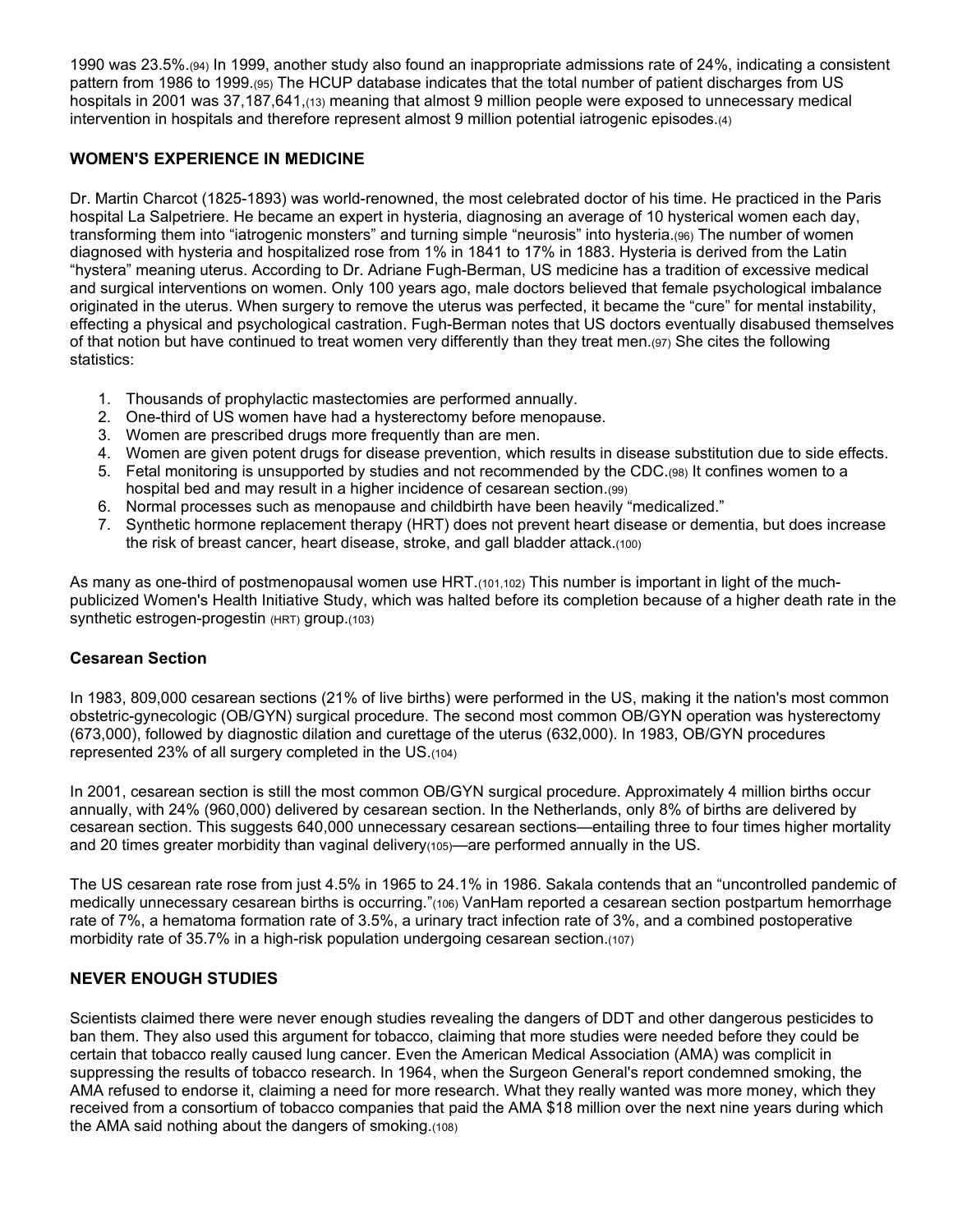The *Journal of the American Medical Association (JAMA)*, "after careful consideration of the extent to which cigarettes were used by physicians in practice," began accepting tobacco advertisements and money in 1933. State journals such as the *New York State Journal of Medicine* also began to run advertisements for Chesterfield cigarettes that claimed cigarettes are "Just as pure as the water you drink… and practically untouched by human hands." In 1948, *JAMA*  argued "more can be said in behalf of smoking as a form of escape from tension than against it… there does not seem to be any preponderance of evidence that would indicate the abolition of the use of tobacco as a substance contrary to the public health."(109) Today, scientists continue to use the excuse that more studies are needed before they will support restricting the inordinate use of drugs.

### **ADVERSE DRUG REACTIONS**

The Lazarou study(1) analyzed records for prescribed medications for 33 million US hospital admissions in 1994. It discovered 2.2 million serious injuries due to prescribed drugs; 2.1% of inpatients experienced a serious adverse drug reaction, 4.7% of all hospital admissions were due to a serious adverse drug reaction, and fatal adverse drug reactions occurred in 0.19% of inpatients and 0.13% of admissions. The authors estimated that 106,000 deaths occur annually due to adverse drug reactions.

Using a cost analysis from a 2000 study in which the increase in hospitalization costs per patient suffering an adverse drug reaction was \$5,483, costs for the Lazarou study's 2.2 million patients with serious drug reactions amounted to \$12 billion.(1,49)

Serious adverse drug reactions commonly emerge after FDA approval of the drugs involved. The safety of new agents cannot be known with certainty until a drug has been on the market for many years.(110)

### **BEDSORES**

Over one million people develop bedsores in U.S. hospitals every year. It's a tremendous burden to patients and family, and a \$55 billion dollar healthcare burden. (7) Bedsores are preventable with proper nursing care. It is true that 50% of those affected are in a vulnerable age group of over 70. In the elderly bedsores carry a fourfold increase in the rate of death. The mortality rate in hospitals for patients with bedsores is between 23% and 37%. (8) Even if we just take the 50% of people over 70 with bedsores and the lowest mortality at 23%, that gives us a death rate due to bedsores of 115,000. Critics will say that it was the disease or advanced age that killed the patient, not the bedsore, but our argument is that an early death, by denying proper care, deserves to be counted. It is only after counting these unnecessary deaths that we can then turn our attention to fixing the problem.

### **MALNUTRITION IN NURSING HOMES**

The General Accounting Office (GAO), a special investigative branch of Congress, cited 20% of the nation's 17,000 nursing homes for violations between July 2000 and January 2002. Many violations involved serious physical injury and death.(111)

A report from the Coalition for Nursing Home Reform states that at least one-third of the nation's 1.6 million nursing home residents may suffer from malnutrition and dehydration, which hastens their death. The report calls for adequate nursing staff to help feed patients who are not able to manage a food tray by themselves.(11) It is difficult to place a mortality rate on malnutrition and dehydration. The Coalition report states that malnourished residents, compared with well-nourished hospitalized nursing home residents, have a fivefold increase in mortality when they are admitted to a hospital. Multiplying the one-third of 1.6 million nursing home residents who are malnourished by a mortality rate of 20%(8,14) results in 108,800 premature deaths due to malnutrition in nursing homes.

### **Nosocomial Infections**

The rate of nosocomial infections per 1,000 patient days rose from 7.2 in 1975 to 9.8 in 1995, a 36% jump in 20 years. Reports from more than 270 US hospitals showed that the nosocomial infection rate itself had remained stable over the previous 20 years, with approximately five to six hospital-acquired infections occurring per 100 admissions, a rate of 5- 6%. Due to progressively shorter inpatient stays and the increasing number of admissions, however, the number of infections increased. It is estimated that in 1995, nosocomial infections cost \$4.5 billion and contributed to more than 88,000 deaths, or one death every 6 minutes.<sup>(9)</sup> The 2003 incidence of nosocomial mortality is quite probably higher than in 1995 because of the tremendous increase in antibiotic-resistant organisms. Morbidity and Mortality Report found that nosocomial infections cost \$5 billion annually in 1999,(10) representing a \$0.5 billion increase in just four years. At this rate of increase, the current cost of nosocomial infections would be around \$5.5 billion.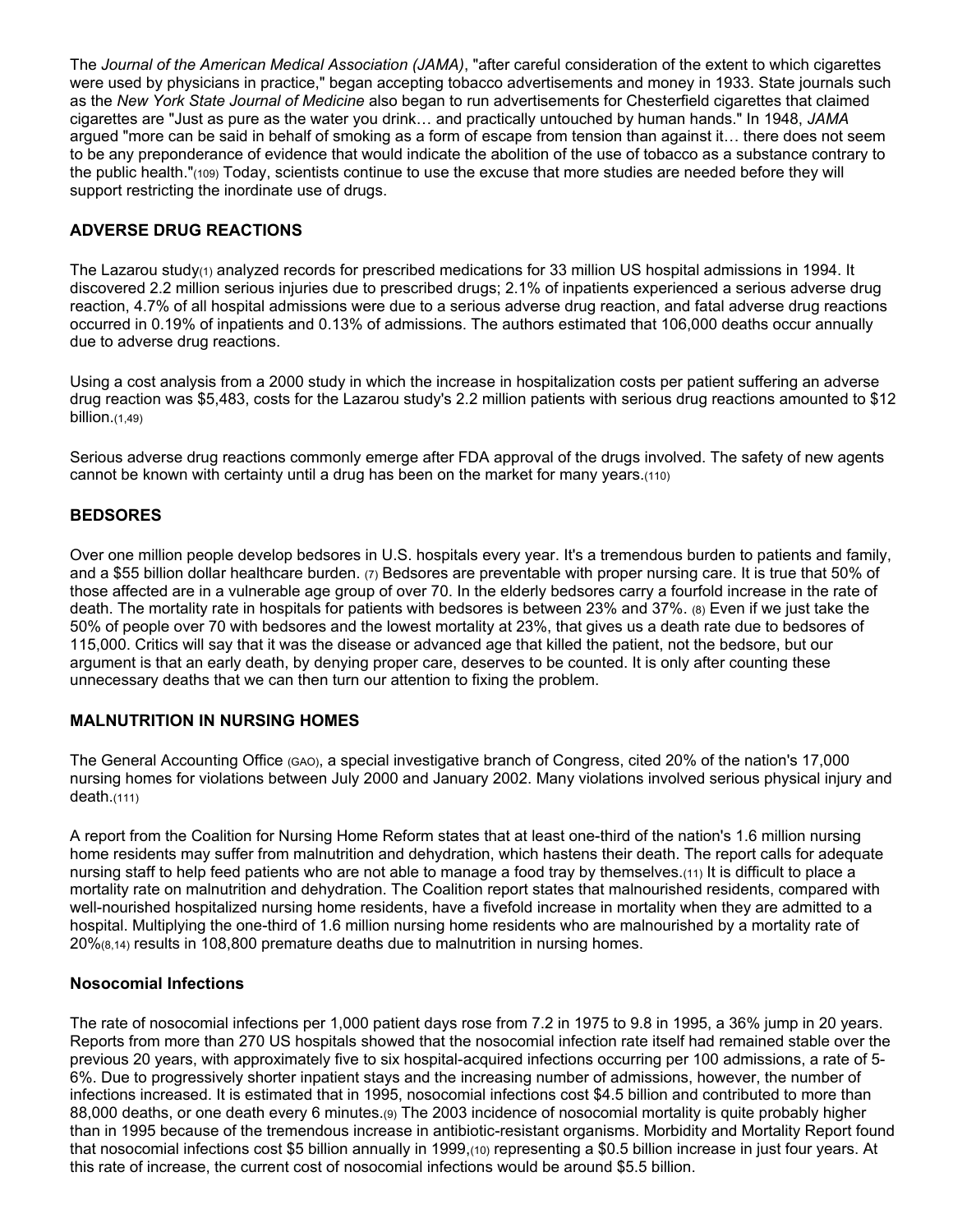### **Outpatient Iatrogenesis**

In a 2000 *JAMA* article, Dr. Barbara Starfield presents well-documented facts that are both shocking and unassailable.(12) The U.S. ranks 12th of 13 industrialized countries when judged by 16 health status indicators. Japan, Sweden, and Canada were first, second, and third, respectively. More than 40 million people in the US have no health insurance, and 20-30% of patients receive contraindicated care.

Starfield warns that one cause of medical mistakes is overuse of technology, which may create a "cascade effect" leading to still more treatment. She urges the use of ICD (International Classification of Diseases) codes that have designations such as "Drugs, Medicinal, and Biological Substances Causing Adverse Effects in Therapeutic Use" and "Complications of Surgical and Medical Care" to help doctors quantify and recognize the magnitude of the medical error problem. Starfield notes that many deaths attributable to medical error today are likely to be coded to indicate some other cause of death. She concludes that against the backdrop of our poor health report card compared to other Westernized countries, we should recognize that the harmful effects of health care interventions account for a substantial proportion of our excess deaths.

Starfield cites Weingart's 2000 article, "Epidemiology of Medical Error," as well as other authors to suggest that between 4% and 18% of consecutive patients in outpatient settings suffer an iatrogenic event leading to:

- 1. 116 million extra physician visits
- 2. 77 million extra prescriptions filled
- 3. 17 million emergency department visits
- 4. 8 million hospitalizations
- 5. 3 million long-term admissions
- 6. 199,000 additional deaths
- 7. \$77 billion in extra costs(112)

#### **Unnecessary Surgeries**

While some 12,000 deaths occur each year from unnecessary surgeries, results from the few studies that have measured unnecessary surgery directly indicate that for some highly controversial operations, the proportion of unwarranted surgeries could be as high as 30%.(74)

### **MEDICAL ERRORS: A GLOBAL ISSUE**

A five-country survey published in the *Journal of Health Affairs* found that 18-28% of people who were recently ill had suffered from a medical or drug error in the previous two years. The study surveyed 750 recently ill adults. The breakdown by country showed the percentages of those suffering a medical or drug error were 18% in Britain, 23% in Australia and in New Zealand, 25% in Canada, and 28% in the US.(113)

### **HEALTH INSURANCE**

The Institute of Medicine recently found that the 41 million Americans with no health insurance have consistently worse clinical outcomes than those who are insured, and are at increased risk for dying prematurely (114).

When doctors bill for services they do not render, advise unnecessary tests, or screen everyone for a rare condition, they are committing insurance fraud. The US GAO estimated that \$12 billion dollars was lost to fraudulent or unnecessary claims in 1998, and reclaimed \$480 million in judgments in that year. In 2001, the federal government won or negotiated more than \$1.7 billion in judgments, settlements, and administrative impositions in health care fraud cases and proceedings.(115)

### **WAREHOUSING OUR ELDERS**

One way to measure the moral and ethical fiber of a society is by how it treats its weakest and most vulnerable members. In some cultures, elderly people lives out their lives in extended family settings that enable them to continue participating in family and community affairs. American nursing homes, where millions of our elders go to live out their final days, represent the pinnacle of social isolation and medical abuse.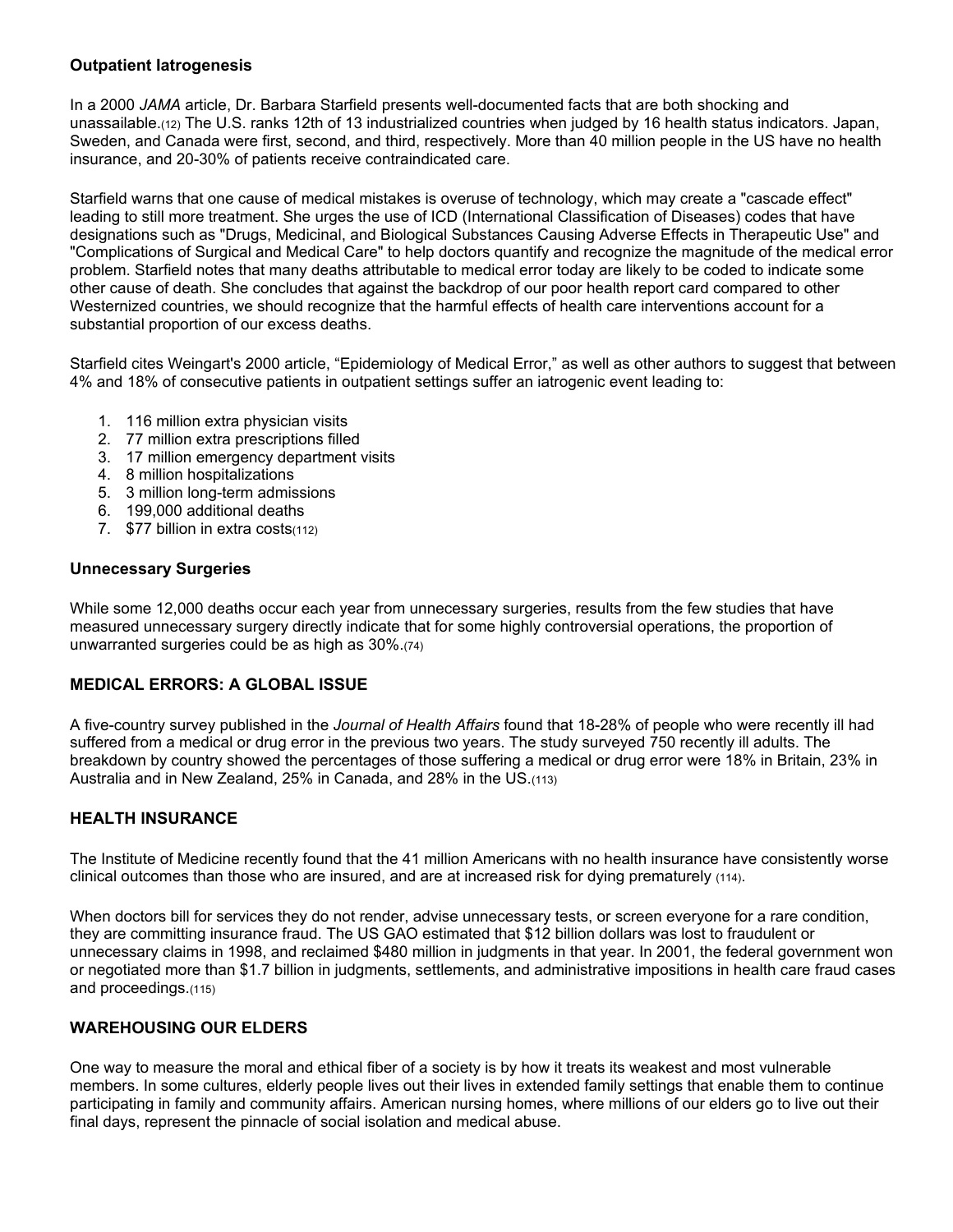- In America, approximately 1.6 million elderly are confined to nursing homes. By 2050, that number could be 6.6 million.(11,116)
- Twenty percent of all deaths from all causes occur in nursing homes.(117)
- Hip fractures are the single greatest reason for nursing home admissions.(118)
- Nursing homes represent a reservoir for drug-resistant organisms due to overuse of antibiotics.(119)

Presenting a report he sponsored entitled "Abuse of Residents is a Major Problem in U.S. Nursing Homes" on July 30, 2001, Rep. Henry Waxman (D-CA) noted that "as a society we will be judged by how we treat the elderly." The report found one-third of the nation's approximately 17,000 nursing homes were cited for an abuse violation in a two-year period from January 1999 to January 2001.(116) According to Waxman, "the people who cared for us deserve better." The report suggests that this known abuse represents only the "tip of the iceberg" and that much more abuse occurs that we aware of or ignore.(116a) The report found:

- Over 30% of US nursing homes were cited for abuses, totaling more than 9,000 violations.
- 10% of nursing homes had violations that caused actual physical harm to residents or worse.
- Over 40% (3,800) of the abuse violations followed the filing of a formal complaint, usually by concerned family members.
- **Many verbal abuse violations were found.**
- Occasions of sexual abuse.
- Incidents of physical abuse causing numerous injuries such as fractured femur, hip, elbow, wrist, and other injuries.

Dangerously understaffed nursing homes lead to neglect, abuse, overuse of medications, and physical restraints. In 1990, Congress mandated an exhaustive study of nurse-to-patient ratios in nursing homes. The study was finally begun in 1998 and took four years to complete.(120) A spokesperson for The National Citizens' Coalition for Nursing Home Reform commented on the study: "They compiled two reports of three volumes each thoroughly documenting the number of hours of care residents must receive from nurses and nursing assistants to avoid painful, even dangerous, conditions such as bedsores and infections. Yet it took the Department of Health and Human Services and Secretary Tommy Thompson only four months to dismiss the report as 'insufficient.'"(121) Although preventable with proper nursing care, bedsores occur three times more commonly in nursing homes than in acute care or veterans hospitals.(122).

Because many nursing home patients suffer from chronic debilitating conditions, their assumed cause of death often is unquestioned by physicians. Some studies show that as many as 50% of deaths due to restraints, falls, suicide, homicide, and choking in nursing homes may be covered up. (123,124) It is possible that many nursing home deaths are instead attributed to heart disease. In fact, researchers have found that heart disease may be over-represented in the general population as a cause of death on death certificates by 8-24%. In the elderly, the overreporting of heart disease as a cause of death is as much as twofold.(125)

That very few statistics exist concerning malnutrition in acute-care hospitals and nursing homes demonstrates the lack of concern in this area. While a survey of the literature turns up few US studies, one revealing US study evaluated the nutritional status of 837 patients in a 100-bed subacute-care hospital over a 14-month period. The study found only 8% of the patients were well nourished, while 29% were malnourished and 63% were at risk of malnutrition. As a result, 25% of the malnourished patients required readmission to an acute-care hospital, compared to 11% of the wellnourished patients. The authors concluded that malnutrition reached epidemic proportions in patients admitted to this subacute-care facility.(126)

Many studies conclude that physical restraints are an underreported and preventable cause of death. Studies show that compared to no restraints, the use of restraints carries a higher mortality rate and economic burden.(127-129) Studies have found that physical restraints, including bedrails, are the cause of at least 1 in every 1,000 nursing-home deaths.(130-132)

Deaths caused by malnutrition, dehydration, and physical restraints, however, are rarely recorded on death certificates. Several studies reveal that nearly half of the listed causes of death on death certificates for elderly people with chronic or multi-system disease are inaccurate.(133) Even though 1 in 5 people die in nursing homes, an autopsy is performed in less than 1% of these deaths.(134).

### **Overmedicating Seniors**

Dr. Robert Epstein, chief medical officer of Medco Health Solutions Inc. (a unit of Merck & Co.), conducted a study in 2003 of drug trends among the elderly.(135) He found that seniors are going to multiple physicians, getting multiple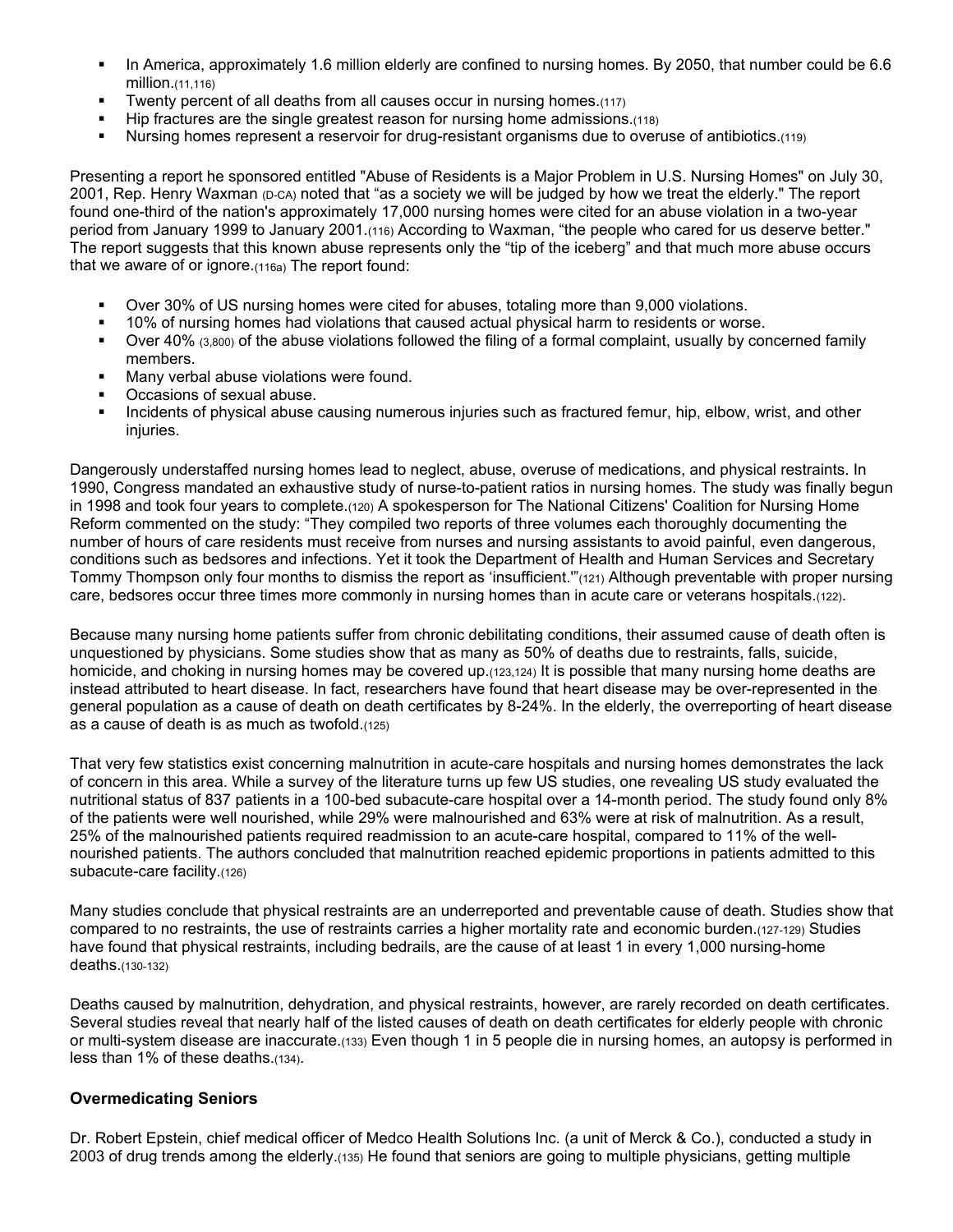prescriptions, and using multiple pharmacies. Medco oversees drug-benefit plans for more than 60 million Americans, including 6.3 million seniors who received more than 160 million prescriptions. According to the study, the average senior receives 25 prescriptions each year. Among those 6.3 million seniors, a total of 7.9 million medication alerts were triggered: less than one-half that number, 3.4 million, were detected in 1999. About 2.2 million of those alerts indicated excessive dosages unsuitable for seniors, and about 2.4 million alerts indicated clinically inappropriate drugs for the elderly. Reuters interviewed Kasey Thompson, director of the Center on Patient Safety at the American Society of Health System Pharmacists, who noted: "There are serious and systemic problems with poor continuity of care in the United States ." He says this study represents only "the tip of the iceberg" of a national problem.

According to *Drug Benefit Trends* , the average number of prescriptions dispensed per non-Medicare HMO member per year rose 5.6% from 1999 to 2000, - from 7.1 to 7.5 prescriptions. The average number dispensed for Medicare members increased 5.5%, from 18.1 to 19.1 prescriptions.(136) The total number of prescriptions written in the US in 2000 was 2.98 billion, or 10.4 prescriptions for every man, woman, and child.(137)

In a study of 818 residents of residential care facilities for the elderly, 94% were receiving at least one medication at the time of the interview. The average intake of medications was five per resident; the authors noted that many of these drugs were given without a documented diagnosis justifying their use.(138)

Seniors and groups like the American Association for Retired Persons (AARP) are demanding that prescription drug coverage be a basic right.(139) They have accepted allopathic medicine's overriding assumption that aging and dying in America must be accompanied by drugs in nursing homes and eventual hospitalization. Seniors are given the choice of either high-cost patented drugs or low-cost generic drugs. Drug companies attempt to keep the most expensive drugs on the shelves and suppress access to generic drugs, despite facing stiff fines of hundreds of millions of dollars levied by the federal government.(140,141) In 2001, some of the world's largest drug companies were fined a record \$871 million for conspiring to increase the price of vitamins.(142)

Current AARP recommendations for diet and nutrition assume that seniors are getting all the nutrition they need in an average diet. At most, AARP suggests adding extra calcium and a multivitamin and mineral supplement.(143)

Ironically, studies also indicate underuse of proper pain medication for patients who need it. One study evaluated pain management in a group of 13,625 cancer patients, aged 65 and over, living in nursing homes. While almost 30% of the patients reported pain, more than 25% received no pain relief medication, 16% received a mild analgesic drug, 32% received a moderate analgesic drug, and 26% received adequate pain-relieving morphine. The authors concluded that older patients and minority patients were more likely to have their pain untreated.(144)

### **WHAT REMAINS TO BE UNCOVERED**

Our ongoing research will continue to quantify the morbidity, mortality, and financial loss due to:

- 1. X-ray exposures (mammography, fluoroscopy, CT scans).
- 2. Overuse of antibiotics for all conditions.
- 3. Carcinogenic drugs (hormone replacement therapy,\* immunosuppressive and prescription drugs).
- 4. Cancer chemotherapy(70)
- 5. Surgery and unnecessary surgery (cesarean section, radical mastectomy, preventive mastectomy, radical hysterectomy, prostatectomy, cholecystectomies, cosmetic surgery, arthroscopy, etc.).
- 6. Discredited medical procedures and therapies.
- 7. Unproven medical therapies.
- 8. Outpatient surgery.
- 9. Doctors themselves.

\* Part of our ongoing research will be to quantify the mortality and morbidity caused by hormone replacement therapy (HRT) since the 1940s. In December 2000, a government scientific advisory panel recommended that synthetic estrogen be added to the nation's list of cancer-causing agents. HRT, either synthetic estrogen alone or combined with synthetic progesterone, is used by an estimated 13.5 to 16 million women in the US.(145) The aborted Women's Health Initiative Study (WHI) of 2002 showed that women taking synthetic estrogen combined with synthetic progesterone have a higher incidence of ovarian cancer, breast cancer, stroke, and heart disease, with little evidence of osteoporosis reduction or dementia prevention. WHI researchers, who usually never make recommendations except to suggest more studies, advised doctors to be very cautious about prescribing HRT to their patients.(100,146-150)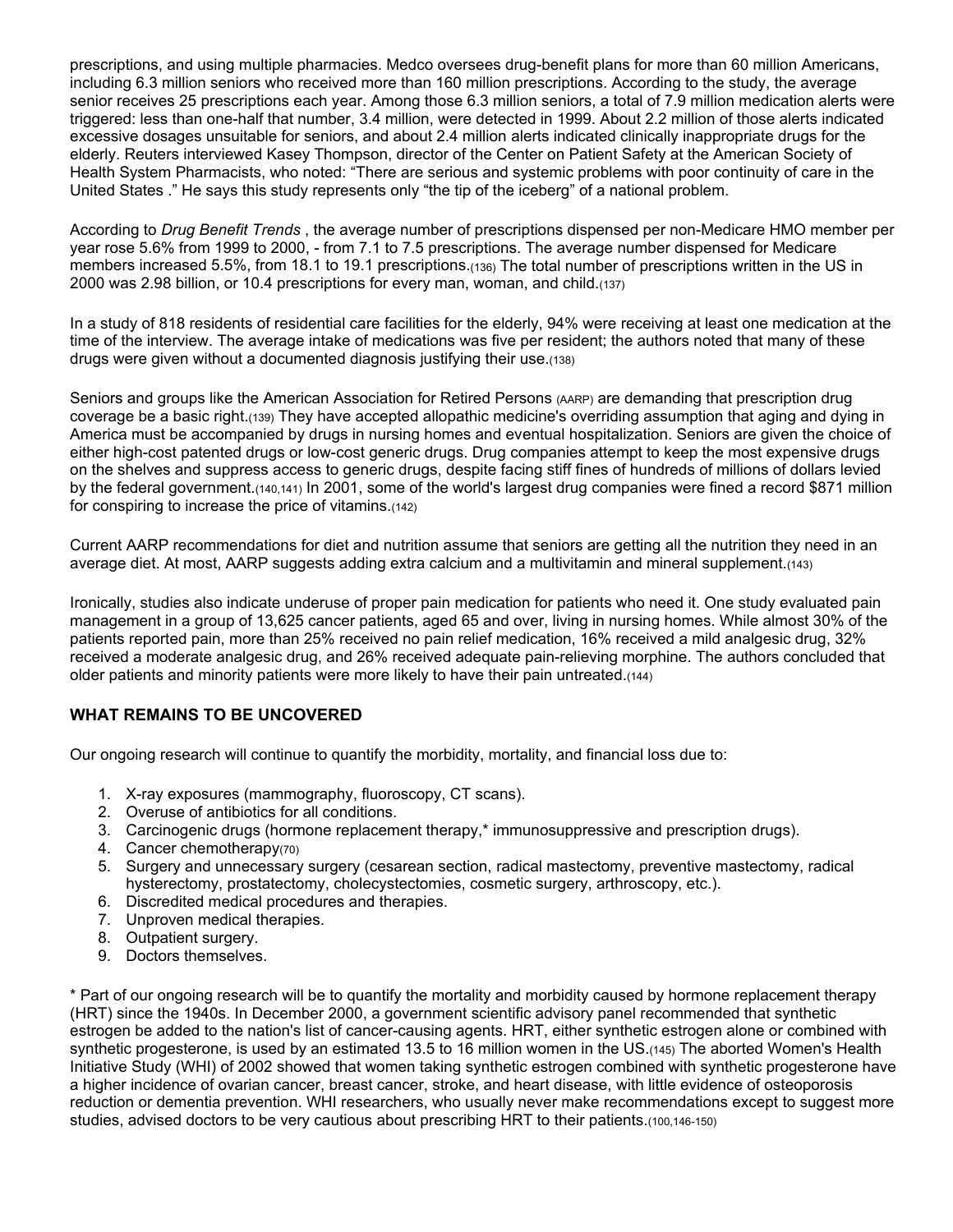Results of the "Million Women Study" on HRT and breast cancer in the UK were published in medical journal *The*  Lancet in August 2003. According to lead author Prof. Valerie Beral, director of the Cancer Research UK Epidemiology Unit: "We estimate that over the past decade, use of HRT by UK women aged 50-64 has resulted in an extra 20,000 breast cancers, estrogen-progestagen (combination) therapy accounting for 15,000 of these."(151) We were unable to find statistics on breast cancer, stroke, uterine cancer, or heart disease caused by HRT used by American women. Because the US population is roughly six times that of the UK, it is possible that 120,000 cases of breast cancer have been caused by HRT in the past decade.

## **OFFICE OF TECHNOLOGY ASSESSMENT (OTA)**

### **Health Care Technology and Its Assessment in Eight Countries, 1995.**

### *General Facts*

- 1. In 1990, US life expectancy was 71.8 years for men and 78.8 years for women, among the lowest rates in the developed countries.
- 2. The 1990 US infant mortality rate in the US was 9.2 per 1,000 live births, in the bottom half of the distribution among all developed countries.
- 3. Health status is correlated with socioeconomic status.
- 4. Health care is not universal.
- 5. Health care is based on the free market system with no fixed budget or limitations on expansion.
- 6. Health care accounts for 14% of the US GNP (\$800 billion in 1993).
- 7. The federal government does no central planning, though it is the major purchaser of health care for older people and some poor people.
- 8. Americans are less satisfied with their health care system than people in other developed countries.
- 9. US medicine specializes in expensive medical technology; some large US cities have more magnetic resonance image (MRI) scanners than most countries.
- 10. Huge public and private investments in medical research and pharmaceutical development drive this "technological arms race."
- 11. Any efforts to restrain technological developments in health care are opposed by policymakers concerned about negative impacts on medical-technology industries.

### *Hospitals*

- 1. In 1990, the US had 5,480 acute-care hospitals, 880 specialty (psychiatric, long-term care, and rehabilitation) hospitals, and 340 federal (military, veterans, and Native American) hospitals, or 2.7 hospitals per 100,000 population.
- 2. In 1990, the average length of stay for 33 million admissions was 9.2 days. The bed occupancy rate was 66%. Lengths of stay were shorter and admission rates lower than other countries.
- 3. In 1990, the US had 615,000 physicians, or 2.4 per 1,000 population; 33% were primary care (family medicine, internal medicine, and pediatrics) and 67% were specialists.
- 4. In 1991, government-run health care spending totaled \$81 billion.
- 5. Total US health care spending rose to \$752 billion in 1991 from \$70 billion in 1950. Spending grew five-fold per capita.
- 6. Reasons for increased healthcare spending include:
	- 1. The high cost of defensive medicine, with an escalation in services solely to avoid malpractice litigation.
	- 2. US health care based on defensive medicine costs nearly \$45 billion per year, or about 5% of total health care spending, according to one source.
	- 3. The availability and use of new medical technologies have contributed the most to increased health care spending, argue many analysts. These costs are impossible to quantify.
- 7. The reasons government attempts to control health care costs have failed include:
	- 1. Market incentive and profit-motive involvement in the financing and organization of health care,
	- including private insurers, hospital systems, physicians, and the drug and medical-device industries.
	- 2. Expansion is the goal of free enterprise.

### *Health-Related Research and Development*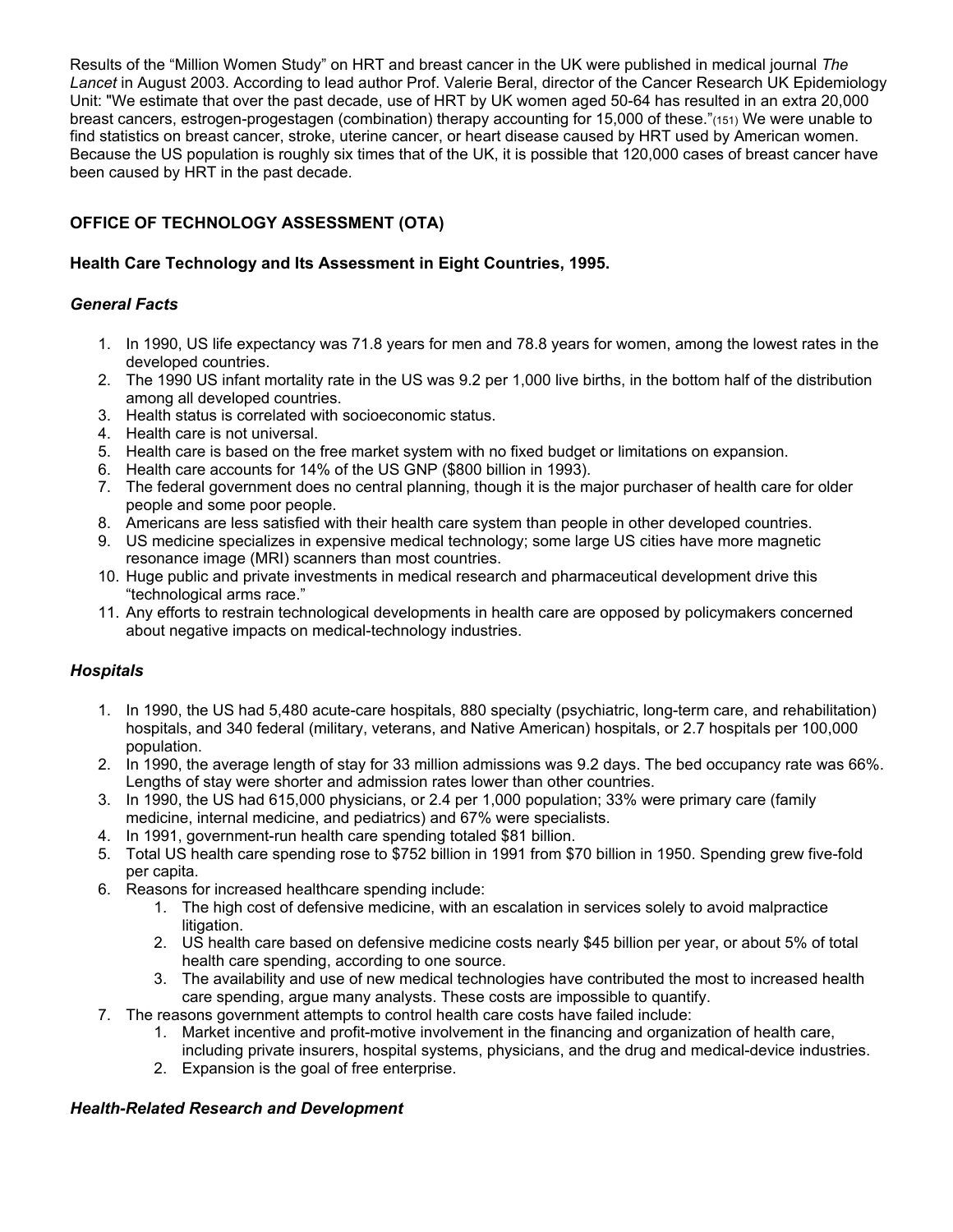- 1. The US spends more than any other country on health-related R&D.
- 2. In 1989, the federal government spent \$9.2 billion on R&D, while private industry spent an additional \$9.4 billion.
- 3. Total US R&D expenditures rose 50% from 1983 to 1992.
- 4. NIH receives about half of US government R&D funding.
- 5. NIH spent more on basic research (\$4.1 billion in 1989) than for clinical trials of medical treatments on humans (\$519 million in 1989).
- 6. Most of the clinical trials evaluate new treatment protocols for cancer and complications of AIDS, and do not study existing treatments, even though their effectiveness is in many cases unknown and questionable.
- 7. In 1990, the NIH had just begun to do meta-analysis and cost-effectiveness analysis.

#### *Pharmaceutical and Medical-Device Industries*

- 1. About two-thirds of the industry's \$9.4 billion budget went to drug research; device manufacturers spent the remaining one-third.
- 2. In addition to R&D, the medical industry spent 24% of total sales on promoting their products and 15% of total sales on development.
- 3. Total marketing expenses in 1990 were over \$5 billion.
- 4. Many products provide no benefit over existing products.
- 5. Public and private health care consumers buy these products.
- 6. If health care spending is perceived as a problem, a highly profitable drug industry exacerbates the problem.

### *Controlling Health Care Technology*

- 1. The FDA ensures the safety and efficacy of drugs, biologics, and medical devices.
- 2. The FDA does not consider costs of therapy.
- 3. The FDA does not consider the effectiveness of a therapy.
- 4. The FDA does not compare a product to currently marketed products
- 5. The FDA does not consider nondrug alternatives for a given clinical problem.
- 6. It costs \$200 million in development costs to bring a new drug to market. AIDS-drug interest groups forced new regulations that speed up the approval process.
- 7. Such drugs should be subject to greater post-marketing surveillance requirements. As of 1995, these provisions had not yet come into play.
- 8. Many argue that reductions in the pre-approval testing of drugs open the possibility of significant undiscovered toxicities.

### *Health Care Technology Assessment*

- 1. Failure to evaluate technology was a focus of a 1978 report from OTA with examples of many common medical practices supported by limited published data (10-20%).
- 2. In 1978, Congress created the National Center for Health Care Technology (NCHCT) to advise Medicare and Medicaid.
- 3. With an annual budget of \$4 million, NCHCT published three broad assessments of high-priority technologies and made about 75 coverage recommendations to Medicare.
- 4. Congress disbanded NCHCT in 1981. The medical profession opposed it from the beginning. The AMA testified before Congress in 1981 that "clinical policy analysis and judgments are better made—and are being responsibly made—within the medical profession. Assessing risks and costs, as well as benefits, has been central to the exercise of good medical judgment for decades."
- 5. The medical device lobby also opposed government oversight by NCHCT.

### **Examples of Lack of Proper Management of HealthCare**

### *Treatments for Coronary Artery Disease*

- 1. Since the early 1970s, the number of coronary artery bypass surgeries (CABGS) has risen rapidly without government regulation or clinical trials.
- 2 Angioplasty for single vessel disease was introduced in 1978 The first published trial of angioplasty versus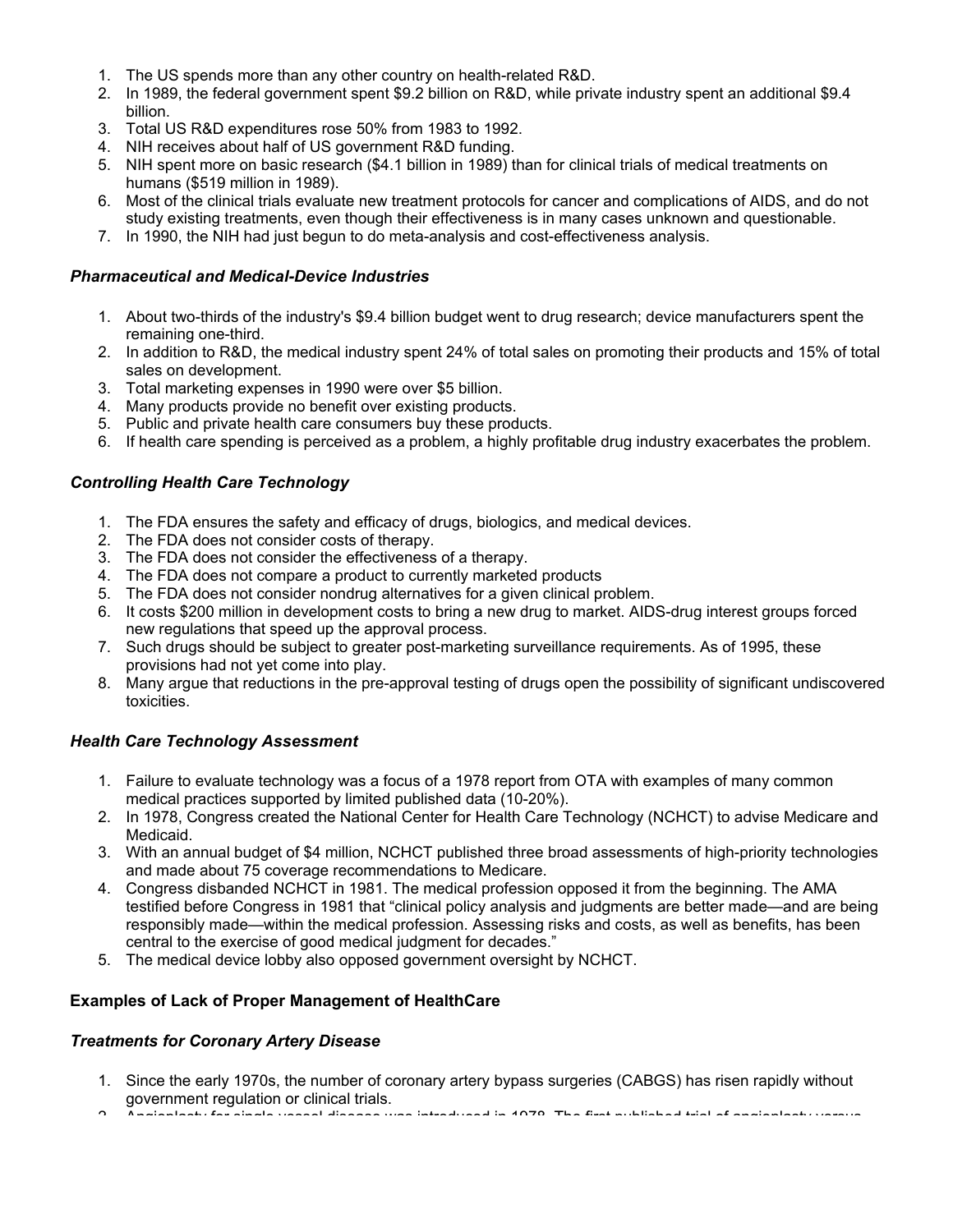medical treatment was done in 1992.

- 3. Angioplasty did not reduce the number of CABGS, as was promoted.
- 4. Both procedures increase in number every year as the patient population grows older and sicker.
- 5. Rates of use are higher in white patients and private insurance patients, and vary greatly by geographic region, suggesting that use of these procedures is based on non-clinical factors.
- 6. As of 1995, the NIH consensus program had not assessed CABGS since 1980 and had never assessed angioplasty.
- 7. RAND researchers evaluated CABGS in New York in 1990. They reviewed 1,300 procedures and found 2% were inappropriate, 90% were appropriate, and 7% were uncertain. For 1,300 angioplasties, 4% were inappropriate and 38% uncertain. Using RAND methodologies, a panel of British physicians rated twice as many procedures "inappropriate" as did a US panel rating the same clinical cases. The New York numbers are in question because New York State limits the number of surgery centers, and the per-capita supply of cardiac surgeons in New York is about one-half of the national average.
- 8. The estimated five-year cost is \$33,000 for angioplasty and \$40,000 for CABGS. Angioplasty did not lower costs, due to its high failure rates.

### *Computed Tomography (CT)*

- 1. The first CT scanner in the US was installed at the Mayo Clinic in 1973. By 1992, the number of operational CT scanners in the US had grown to 6,060. By comparison, in 1993 there were 216 CT units in Canada .
- 2. There is little information available on how CT scans improve or affect patient outcomes
- 3. In some institutions, up to 90% of scans performed were negative.
- 4. Approval by the FDA was not required for CT scanners, nor was any evidence of safety or efficacy.

### *Magnetic Resonance Imaging (MRI)*

- 1. MRIs were introduced in Great Britain in 1978 and in the US in 1980. By 1988, there were 1,230 units and by 1992 between 2,800 and 3,000.
- 2. A definitive review published in 1994 found less than 30 studies of 5,000 that were prospective comparisons of diagnostic accuracy or therapeutic choice.
- 3. The American College of Physicians assessed MRI studies and rated 13 of 17 trials as "weak," i.e., lacking data concerning therapeutic impact or patient outcomes.
- 4. The OTA concluded: "It is evident that hospitals, physician-entrepreneurs, and medical device manufacturers have approached MRI and CT as commodities with high-profit potential, and decision-making on the acquisition and use of these procedures has been highly influenced by this approach. Clinical evaluation, appropriate patient selection, and matching supply to legitimate demand might be viewed as secondary forces."

### *Laparoscopic Surgery*

- 1. Laparoscopic cholecystectomy was introduced at a professional surgical society meeting in late 1989. By 1992, 85% of all cholecystectomies were performed laparoscopically.
- 2. There was an associated increase of 30% in the number of cholecystectomies performed.
- 3. Because of the increased volume of gall bladder operations, their total cost increased 11.4% between 1988 and 1992, despite a 25.1% drop in the average cost per surgery.
- 4. The mortality rate for gall bladder surgeries did not decline as a result of the lower risk because so many more were performed.
- 5. When studies were finally done on completed cases, the results showed that laparoscopic cholecystectomy was associated with reduced inpatient duration, decreased pain, and a shorter period of restricted activity. But rates of bile duct and major vessel injury increased and it was suggested that these rates were worse for people with acute cholecystitis. No clinical trials had been done to clarify this issue.
- 6. Patient demand, fueled by substantial media attention, was a major force in promoting rapid adoption of these procedures.
- 7. The major manufacturer of laparoscopic equipment produced the video that introduced the procedure in 1989.
- 8. Doctors were given two-day training seminars before performing the surgery on patients.

### *Infant Mortality*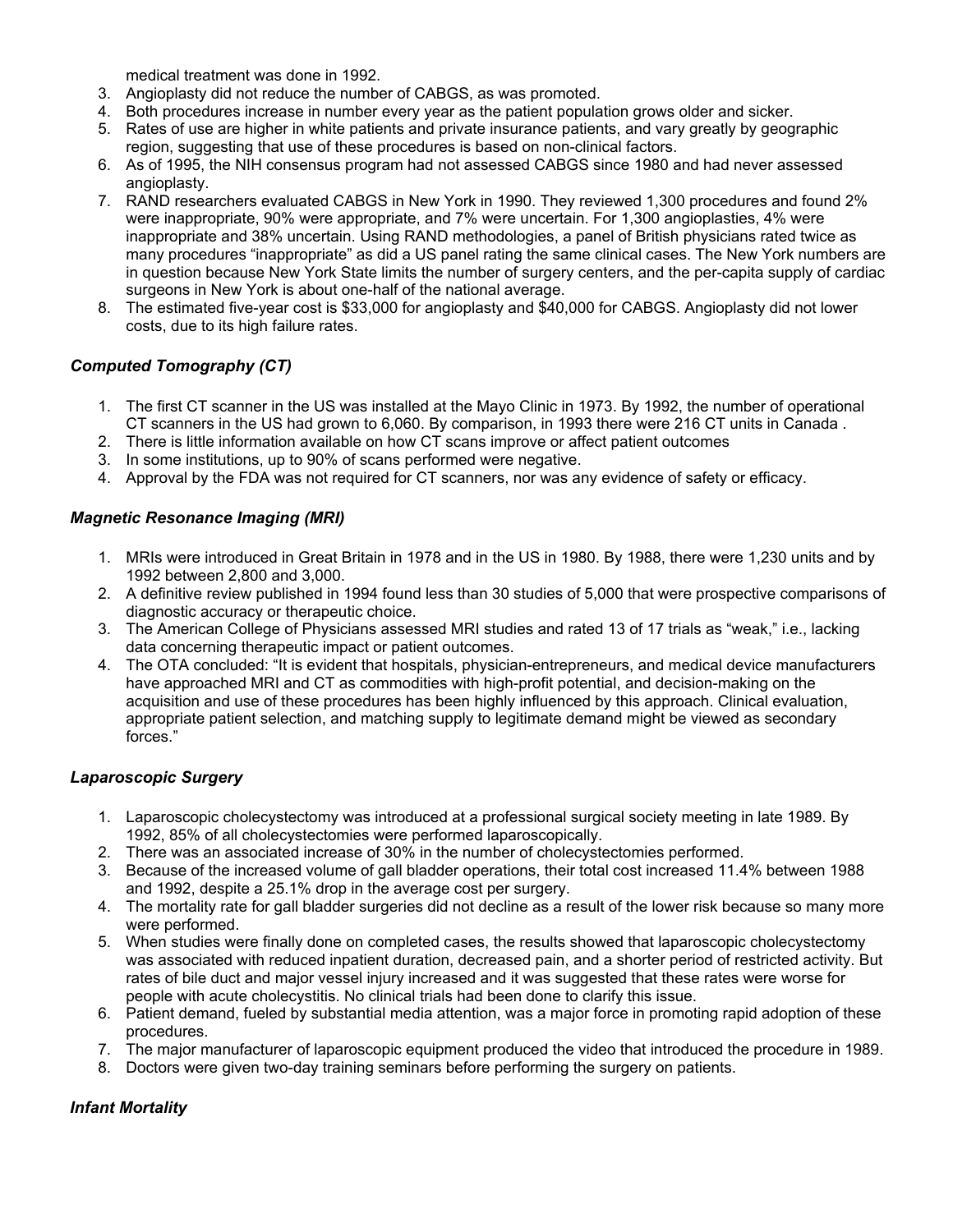- 1. In 1990, the US ranked 24th in infant mortality of 38 developed countries with a rate of 9.2 deaths per 1,000 live births.
- 2. US black infant mortality is 18.6 per 1,000 live births, compared to 8.8 for whites.

#### *Screening for Breast Cancer*

- 1. Mammography screening in women under 50 has always been a subject of debate.
- 2. In 1992, the Canadian National Breast Cancer Study of 50,000 women showed that mammography had no effect on mortality for women aged 40-50.
- 3. The National Cancer Institute (NCI) refused to change its recommendations on mammography.
- 4. The American Cancer Society decided to wait for more studies on mammography.
- 5. In December 1993, NCI announced that women over 50 should have routine screenings every one to two years but that younger women would derive no benefit from mammography.

#### *Summary*

1. The OTA concluded: "There are no mechanisms in place to limit dissemination of technologies regardless of their clinical value."

Shortly after the release of this report, the OTA was disbanded.

#### **References**

- 1. Lazarou J, Pomeranz BH, Corey PN. Incidence of adverse drug reactions in hospitalized patients: a meta-analysis of prospective studies. *JAMA* . 1998 Apr 15;279(15):1200-5.
- 2. Rabin R. Caution about overuse of antibiotics. *Newsday* . September 18, 2003 . 2a. Centers for Disease Control and Prevention. CDC antimicrobial resistance and antibiotic resistance—general information. Available at: http://www.cdc.gov/drugresistance/community/. Accessed December 13, 2003 .
- 3. For calculations detail, see "Unnecessary Surgery." Sources: HCUPnet, Healthcare Cost and Utilization Project. Agency for Healthcare Research and Quality, Rockville , MD. Available at: http://www.ahrq.gov/data/hcup/hcupnet.htm . Accessed December 18, 2003 . US Congressional House Subcommittee Oversight Investigation. *Cost and Quality of Health Care: Unnecessary Surgery* . Washington , DC : Government Printing Office;1976. Cited in: McClelland GB, Foundation for Chiropractic Education and Research. Testimony to the Department of Veterans Affairs' Chiropractic Advisory Committee. March 25, 2003 .
- 4. For calculations detail, see "Unnecessary Hospitalization." Sources: HCUPnet, Healthcare Cost and Utilization Project. Agency for Healthcare Research and Quality, Rockville , MD. Available at: http://www.ahrq.gov/data/hcup/hcupnet.htm . Accessed December 18, 2003 . Siu AL, Sonnenberg FA, Manning WG, et al. Inappropriate use of hospitals in a randomized trial of health insurance plans. *N Engl J Med* . 1986 Nov 13;315(20):1259-66. Siu AL, Manning WG, Benjamin B. Patient, provider and hospital characteristics associated with inappropriate hospitalization. *Am J Public Health* . 1990 Oct;80(10):1253-6. Eriksen BO, Kristiansen IS, Nord E, et al. The cost of inappropriate admissions: a study of health benefits and resource utilization in a department of internal medicine. *J Intern Med* . 1999 Oct;246(4):379-87.
- 5. U.S. National Center for Health Statistics. National Vital Statistics Report, vol. 51, no. 5, March 14, 2003 .
- 6. Thomas, EJ, Studdert DM, Burstin HR, et al. Incidence and types of adverse events and negligent care in Utah and Colorado. Med Care. 2000 Mar;38(3):261-71. Thomas, EJ, Studdert DM, Newhouse JP, et al. Costs of medical injuries in Utah and Colorado . *Inquiry* . 1999 Fall;36(3):255-64. [Two references.]
- 7. Xakellis GC, Frantz R, Lewis A. Cost of pressure ulcer prevention in long-term care. *Am Geriatr Soc* . 1995 May;43(5):496-501.
- 8. Barczak CA, Barnett RI, Childs EJ, Bosley LM. Fourth national pressure ulcer prevalence survey. *Adv Wound Care* . 1997 Jul-Aug;10(4):18-26.
- 9. Weinstein RA. Nosocomial Infection Update. *Emerg Infect Dis* . 1998 Jul-Sep;4(3):416-20.
- 10. Fourth Decennial International Conference on Nosocomial and Healthcare-Associated Infections. Morbidity and Mortality Weekly Report. February 25, 2000 , Vol. 49, No. 7, p.138.
- 11. Burger SG, Kayser-Jones J, Bell JP. Malnutrition and dehydration in nursing homes: key issues in prevention and treatment. National Citizens' Coalition for Nursing Home Reform. June 2000. Available at: http://www.cmwf.org/programs/elders/burger\_mal\_386.asp. Accessed December 13, 2003 .
- 12. Starfield B. Is US health really the best in the world? *JAMA* . 2000 Jul 26;284(4):483-5. Starfield B. Deficiencies in US medical care. *JAMA*  . 2000 Nov 1;284(17):2184-5.
- 13. HCUPnet, Healthcare Cost and Utilization Project. Agency for Healthcare Research and Quality, Rockville , MD. Available at: http://www.ahrq.gov/data/hcup/hcupnet.htm . Accessed December 18, 2003 .
- 14. Nationwide poll on patient safety: 100 million Americans see medical mistakes directly touching them [press release]. McLean , VA : National Patient Safety Foundation; October 9, 1997 .
- 15. The Society of Actuaries Health Benefit Systems Practice Advancement Committee. *The Troubled Healthcare System in the US* . September 13, 2003 . Available at: http://www.soa.org/sections/troubled\_healthcare.pdf. Accessed December 18, 2003 .
- 16. Leape LL. Error in medicine. *JAMA* . 1994 Dec 21;272(23):1851-7.
- 17. a.Brennan TA, Leape LL, Laird NM , et al. Incidence of adverse events and negligence in hospitalized patients. Results of the Harvard Medical Practice Study I. *N Engl J Med* . 1991 Feb 7;324(6):370-6.
- 18. Campbell EG, Weissman JS, Clarridge B, Yucel R, Causino N, Blumenthal D. Characteristics of medical school faculty members serving on institutional review boards: results of a national survey. *Acad Med* . 2003 Aug;78(8):831-6.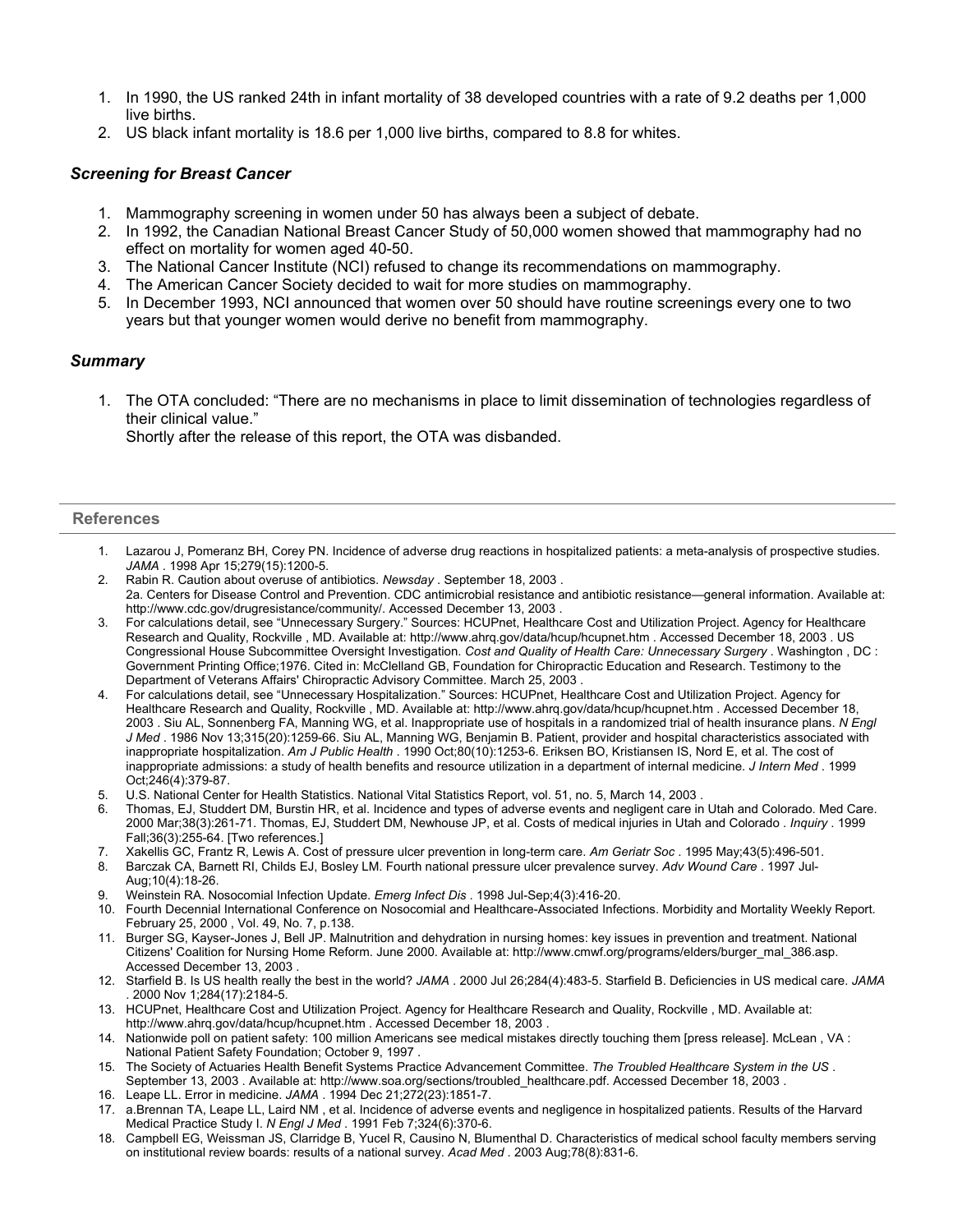- 19. Possible conflict of interest within medical profession. HealthDayNews. August 15, 2003 .
- 20. World Health Organization. Press Release Bulletin #9. December 17, 2001
- 21. Angell M. Is academic medicine for sale? *N Engl J Med* . 2000 May 18;342(20):1516-8.
- 22. McKenzie J. Conflict of interest? Medical journal changes policy of finding independent doctors [transcript]. ABC News. June 12, 2002 .
- 23. Crossen C. *Tainted Truth: The Manipulation of Fact in America* . New York , NY : Simon & Schuster; 1994.
- 24. Bates DW, Cullen DJ, Laird N, et al. Incidence of adverse drug events and potential adverse drug events. Implications for prevention. ADE Prevention Study Group. *JAMA* . 1995 Jul 5;274(1):29-34.
- 25. Vincent C, Stanhope N, Crowley-Murphy M. Reasons for not reporting adverse incidents: an empirical study. *J Eval Clin Pract* . 1999 Feb;5(1):13-21.
- 26. Wald H, Shojania KG. Incident reporting. In: Shojania KG, Duncan BW, McDonald KM, et al, eds. *Making Health Care Safer: A Critical Analysis of Patient Safety Practices* . Rockville , MD : Agency for Healthcare Research and Quality; 2001:chap 4. Evidence Report/Technology Assessment No. 43. AHRQ publication 01-E058.
- 27. Grinfeld MJ. The debate over medical error reporting. *Psychiatric Times* . April 2000.
- 28. King G III, Hermodson A. Peer reporting of coworker wrongdoing: A qualitative analysis of observer attitudes in the decision to report versus not report unethical behavior. *Journal of Applied Communication Research* . 2000;(28), 309-29.
- 29. Gilman AG, Rall TW, Nies AS , Taylor P. Goodman and Gilman's The Pharmacological Basis of Therapeutics. New York , NY : Pergamon Press; 1996.
- 30. Kolata G. New York Times News Service. Who cares when our drugs fail? *San Diego Union-Tribune* . October 15, 1997 :E-1,5.
- 31. Melmon KL, Morrelli HF, Hoffman BB, Nierenberg DW, eds. *Melmon and Morrelli's Clinical Pharmacology: Basic Principles in Therapeutics* . 3rd ed. New York , NY : McGraw-Hill, Inc., 1992.
- 32. Moore TJ, Psaty BM, Furberg CD. Time to act on drug safety *. JAMA* . 1998 May 20, 279 (19):1571-3. 32 a.Cullen DJ, Bates DW, Small SD, Cooper JB, Nemeskal AR , Leape LL. The incident reporting system does not detect adverse drug events: a problem for quality improvement. *Jt Comm J Qual Improv* . 1995 Oct;21(10):541-8.
- 33. Bates DW. Drugs and adverse drug reactions: how worried should we be? *JAMA* . 1998 Apr 15;279(15):1216-7.
- 34. Dickinson, JG. FDA seeks to double effort on confusing drug names. *Dickinson 's FDA Review* . 2000 Mar;7(3):13-4.
- 35. Cohen JS. *Overdose: The Case Against the Drug Companies* . New York , NY : Tarcher-Putnum; 2001.
- 36. Stenson J. Few residents report medical errors, survey finds. Reuters Health. February 21, 2003 .
- 37. Survey by Henry J. Kaiser Family Foundation, Harvard School of Public Health. Methodology: Fieldwork conducted by ICR International Communications Research, April 11- June 11, 2002
- 38. Bond CA, Raehl CL, Franke T. Clinical pharmacy services, hospital pharmacy staffing, and medication errors in United States hospitals. *Pharmacotherapy* . 2002 Feb;22(2):134-47.
- 39. Barker KN, Flynn EA, Pepper GA, Bates DW, Mikeal RL. Medication errors observed in 36 health care facilities. *Arch Intern Med* . 2002 Sep 9;162(16):1897-903.
- 40. LaPointe NM , Jollis JG. Medication errors in hospitalized cardiovascular patients. *Arch Intern Med* . 2003 Jun 23;163(12):1461-6.
- 41. Forster AJ, Murff HJ, Peterson JF, Gandhi TK, Bates DW. The incidence and severity of adverse events affecting patients after discharge from the hospital. *Ann Intern Med* . 2003 Feb 4;138(3):161-7.
- 42. Gandhi TK, Weingart SN, Borus J, et al. Adverse drug events in ambulatory care. *N Engl J Med* . 2003 Apr 17;348(16):1556-64.
- 43. Medication side effects strike 1 in 4. Reuters. April 17, 2003 .
- 44. Vastag B. Pay attention: ritalin acts much like cocaine. *JAMA* . 2001 Aug 22-29;286(8):905-6.
- 45. Rosenthal MB, Berndt ER, Donohue JM, Frank RG, Epstein AM. Promotion of prescription drugs to consumers. *N Engl J Med* . 2002 Feb 14;346(7):498-505.
- 46. Wolfe SM. Direct-to-consumer advertising—education or emotion promotion? *N Engl J Med* . 2002 Feb 14;346(7):524-6. 47. Ibid.
- 
- 48. US General Accounting Office. *Report to the Chairman, Subcommittee on Human Resources and Intergovernmental Relations, Committee on Government Operations, House of Representatives: FDA Drug Review Postapproval Risks 1976-85* . Washington , DC : US General Accounting Office; 1990:3.
- 49. Drug giant accused of false claims. MSNBC News. July 11, 2003 . Available at: http://msnbc.com/news/937302.asp?0sl=-42&cp1=1. Accessed December 17,2003 .
- 50. Suh DC , Woodall BS, Shin SK , Hermes-De Santis ER. Clinical and economic impact of adverse drug reactions in hospitalized patients. *Ann Pharmacother* . 2000 Dec;34(12):1373-9.
- 51. Agger WA. Antibiotic resistance: unnatural selection in the office and on the farm. *Wisconsin Medical Journal* . August 2002.
- 52. Nash DR, Harman J, Wald ER, Kelleher KJ. Antibiotic prescribing by primary care physicians for children with upper respiratory tract infections. *Arch Pediatr Adolesc Med* . 2002 Nov;156(11):1114-9.
- 53. Schindler C, Krappweis J, Morgenstern I, Kirch W. Prescriptions of systemic antibiotics for children in Germany aged between 0 and 6 years. *Pharmacoepidemiol Drug Saf* . 2003 Mar;12(2):113-20.
- 54. Finkelstein JA, Stille C, Nordin J, et al. Reduction in antibiotic use among US children, 1996-2000. *Pediatrics* . 2003 Sep;112(3 Pt 1):620- 7.
- 55. Linder JA, Stafford RS. Antibiotic treatment of adults with sore throat by community primary care physicians: a national survey, 1989- 1999. *JAMA* . 2001 Sep 12;286(10):1181-6.
- 56. Drug resistance page. Centers for Disease Control and Prevention website. Available at: http://www.cdc.gov/drugresistance/community/. Accessed December 17, 2003 .
- 57. Available at: http://www.health.state.ok.us/program/cdd/ar/. Accessed December 17, 2003 .
- 58. Available at: http://www.librainitiative.com/life/en/libra\_initiative.html. Accessed December 17, 2003 .
- 59. Ohlsen K, Ternes T, Werner G, et al. Impact of antibiotics on conjugational resistance gene transfer in Staphylococcus aureus in sewage. *Environ Microbiol* . 2003 Aug;5(8):711-6.
- 60. Pawlowski S, Ternes T, Bonerz M, et al. Combined in situ and in vitro assessment of the estrogenic activity of sewage and surface water samples. *Toxicol Sci* . 2003 Sep;75(1):57-65. Epub 2003 Jun 12.
- 61. Ternes TA, Stuber J, Herrmann N, et al. Ozonation: a tool for removal of pharmaceuticals, contrast media and musk fragrances from wastewater? *Water Res* . 2003 Apr;37(8):1976-82.
- 62. Ternes TA, Meisenheimer M, McDowell D, et al. Removal of pharmaceuticals during drinking water treatment. *Environ Sci Technol* . 2002 Sep 1;36(17):3855-63.
- 63. Ternes T, Bonerz M, Schmidt T. Determination of neutral pharmaceuticals in wastewater and rivers by liquid chromatography-electrospray tandem mass spectrometry. *J Chromatogr A* . 2001 Dec 14;938(1-2):175-85.
- 64. Golet EM, Alder AC, Hartmann A, Ternes TA, Giger W. Trace determination of fluoroquinolone antibacterial agents in urban wastewater by solid-phase extraction and liquid chromatography with fluorescence detection. *Anal Chem* . 2001 Aug 1;73(15):3632-8.
- 65 D ht CG T TA Ph ti l d l d t i th i t t f btl h ? *E i H lth*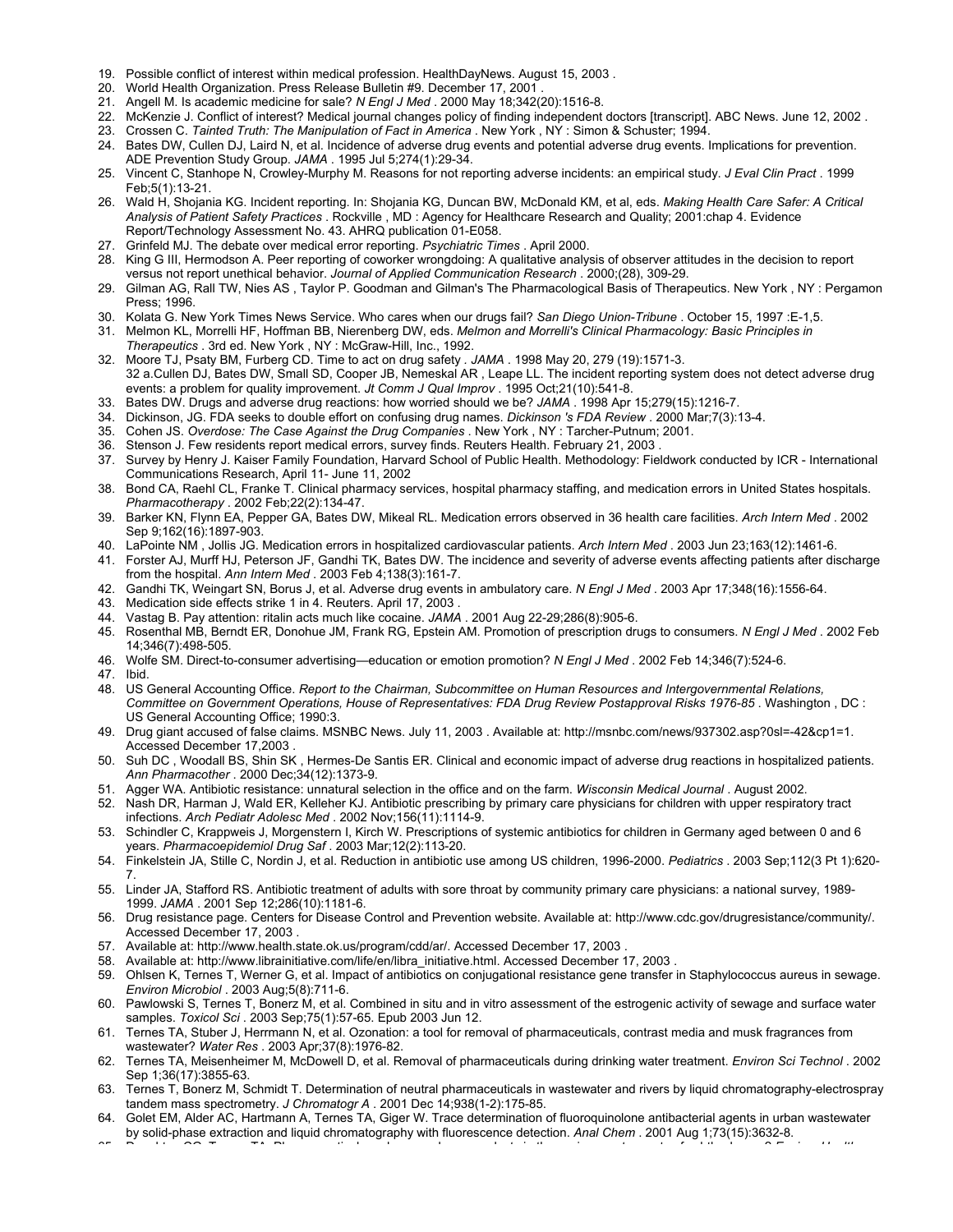*Perspect* . 1999 Dec;107 Suppl 6:907-38.

- 66. Hirsch R, Ternes T, Haberer K, Kratz KL. Occurrence of antibiotics in the aquatic environment. *Sci Total Environ* . 1999 Jan 12;225(1- 2):109-18.
- 67. Ternes TA, Stumpf M, Mueller J, Haberer K, Wilken RD , Servos M. Behavior and occurrence of estrogens in municipal sewage treatment plants—I. Investigations in Germany , Canada and Brazil . *Sci Total Environ* . 1999 Jan 12;225(1-2):81-90.
- 68. Hirsch R, Ternes TA, Haberer K, Mehlich A, Ballwanz F, Kratz KL. Determination of antibiotics in different water compartments via liquid chromatography-electrospray tandem mass spectrometry. *J Chromatogr A* . 1998 Jul 31;815(2):213-23.
- 69. Coste J, Hanotin C, Leutenegger E. Prescription of non-steroidal anti-inflammatory agents and risk of iatrogenic adverse effects: a survey of 1072 French general practitioners. *Therapie* . 1995 May-Jun;50(3):265-70.
- 70. Kouyanou K, Pither CE, Wessely S. Iatrogenic factors and chronic pain. *Psychosom Med* . 1997 Nov-Dec;59(6):597-604.
- 71. Abel U. Chemotherapy of advanced epithelial cancer—a critical review. *Biomed Pharmacother* . 1992;46(10):439-52.
- 72. Schulman KA, Stadtmauer EA, Reed SD , et al. Economic analysis of conventional-dose chemotherapy compared with high-dose chemotherapy plus autologous hematopoietic stem-cell transplantation for metastatic breast cancer. *Bone Marrow Transplant* . 2003 Feb;31(3):205-10.
- 73. Kaufman, M. Drugmaker to pay FDA \$500 million. Manufacturing problems found at schering-plough *. The Washington Post* . May 18, 2002 :A01.
- 74. US Congressional House Subcommittee Oversight Investigation. *Cost and Quality of Health Care: Unnecessary Surgery* . Washington , DC : Government Printing Office;1976. Cited in: McClelland GB, Foundation for Chiropractic Education and Research. Testimony to the Department of Veterans Affairs' Chiropractic Advisory Committee. March 25, 2003 .
- 75. Leape LL. Unnecessary surgery. *Health Serv Res* . 1989 Aug;24(3):351-407.
- 76. McClelland GB, Foundation for Chiropractic Education and Research. Testimony to the Department of Veterans Affairs' Chiropractic Advisory Committee. March 25, 2003 .
- 77. Coile RC Jr. Internet-driven surgery. *Russ Coiles Health Trends* . 2003 Jun;15(8):2-4.
- 78. Guarner V. Unnecessary operations in the exercise of surgery. A topic of our times with serious implications in medical ethics. *Gac Med Mex* . 2000 Mar-Apr;136(2):183-8.
- 79. Rutkow IM. Surgical operations in the United States : 1979 to 1984. *Surgery* . 1987 Feb;101(2):192-200.
- 80. Rutkow IM. Surgical operations in the United States . Then (1983) and now (1994). *Arch Surg* . 1997 Sep;132(9):983-90.
- 81. Linnemann MU, Bulow HH. Infections after insertion of epidural catheters. *Ugeskr Laeger* . 1993 Jul 26;155(30):2350-2
- 82. Seres JL, Newman RI . Perspectives on surgical indications. Implications for controls. *Clin J Pain* . 1989 Jun;5(2):131-6.
- 83. Chassin MR, Kosecoff J, Park RE, et al. Does inappropriate use explain geographic variations in the use of health care services? A study of three procedures. *JAMA.* 1987 Nov 13;258(18):2533-7.
- 84. Office of Technology Assessment, US Congress. *Assessing the Efficacy and Safety of Medical Technologies.* Washington DC : Office of Technology Assessment, US Congress; 1978.
- 85. Tunis SR, Gelband H. Health care technology in the United States . *Health Policy* . 1994 Oct-Dec;30(1-3):335-96.
- 86. Zhan C, Miller M. Excess length of stay, charges, and mortality attributable to medical injuries during hospitalization. *JAMA*  . 2003;290:1868-1874.
- 87. Injuries in hospitals pose a significant threat to patients and a substantial increase in health care charges [press release]. Rockville , MD : Agency for Healthcare Research and Quality. October 7, 2003 . http://www.ahrq.gov/news/ress/pr2003/injurypr.htm.
- 88. Weingart SN, Iezzoni LI. Looking for medical injuries where the light is bright. *JAMA* . 2003 Oct 8 ;290(14):1917-9.
- 89. MacMahon B. Prenatal x-ray exposure and childhood cancer. *J Natl Cancer Inst* . 1962 May;28:1173-91.
- 90. Health Physics Society. Available at: http://hps.org/publicinformation/ate/q1084.html. Accessed December 17, 2003 .
- 91. Gofman JW. *Radiation from Medical Procedures in the Pathogenesis of Cancer and Ischemic Heart Disease: Dose-Response Studies with Physicians per 100,000* Population. San Francisco , CA : CNR Books; 1999.
- 92. Gofman J W. Preventing Breast Cancer: The Story of a Major, Proven, Preventable Cause of This Disease . 2nd ed. San Francisco, CA: CNR Books; 1996.
- 93. Sarno JE. *Healing Back Pain: The Mind-Body Connection* . Warner Books; 1991.
- 94. Siu AL, Sonnenberg FA, Manning WG, et al. Inappropriate use of hospitals in a randomized trial of health insurance plans. *N Engl J Med* . 1986 Nov 13;315(20):1259-66.
- 95. Siu AL, Manning WG, Benjamin B. Patient, provider and hospital characteristics associated with inappropriate hospitalization. *Am J Public Health* . 1990 Oct;80(10):1253-6.
- 96. Eriksen BO, Kristiansen IS, Nord E, et al. The cost of inappropriate admissions: a study of health benefits and resource utilization in a department of internal medicine. *J Intern Med* . 1999 Oct;246(4):379-87.
- 97. Showalter E. *Hystories: Hysterical Epidemics and Modern Media* . New York , NY : Columbia University Press; 1997.
- 98. Fugh-Berman A. Alternative healing. In: Smith B, Steinem G, Mink G, Navarro M, and Mankiller W, eds. The Reader's Companion to U.S. Women's History. New York , NY : Houghton Mifflin; 1998. Available at:
- http://college.hmco.com/history/readerscomp/women/html/wh\_001200\_alternativeh.htm .
- 99. Thacker SB, Stroup D, Chang M. Continuous electronic heart rate monitoring for fetal assessment during labor (Cochrane Review). In: The Cochrane Library, issue 1, 2003. Oxford : Update Software.
- 100. Cole C. Admission electronic fetal monitoring does not improve neonatal outcomes *. J Fam Pract* . 2003 Jun;52(6):443-4.
- 101. Nelson HD, Humphrey LI, Nygren P, Teutsch SM, Allan JD. Postmenopausal hormone replacement therapy: scientific review. *JAMA* . 2002 Aug 21;288(7):872–81.
- 102. Nelson HD. Assessing benefits and harms of hormone replacement therapy: clinical applications. *JAMA* . 2002 Aug 21;288(7):882-4
- 103. Fletcher SW, Colditz GA. Failure of estrogen plus progestin therapy for prevention. *JAMA* . 2002 Jul 17;288(3):366-8.
- 104. Rossouw JE, Anderson GL, Prentice RL, et al; Writing Group for the Women's Health Initiative Investigators. Risks and benefits of estrogen plus progestin in healthy postmenopausal women: principal results from the Women's Health Initiative randomized controlled trial. *JAMA* . 2002 Jul 17;288(3):321-33.
- 105. Rutkow IM. Obstetric and gynecologic operations in the United States , 1979 to 1984. *Obstet Gynecol* . 1986 Jun;67(6):755-9.
- 106. *Family Practice News* . February 15, 1995 : 29.
- 107. Sakala C. Medically unnecessary cesarean section births: introduction to a symposium. *Soc Sci Med* . 1993 Nov;37(10):1177-98. 108. VanHam MA, van Dongen PW, Mulder J. Maternal consequences of cesarean section. A retrospective study of intra-operative and
- postoperative maternal complications of cesarean section during a 10-year period. *Eur J Obstet Reprod Biol* . 1997 Jul;74(1):1-6.
- 109. Weiner J. Smoking and cancer: the cigarette papers: how the industry is trying to smoke us all *. The Nation* . January 1, 1996 :11-18. 110. Tobacco.org. Tobacco timeline. Available at: http://www.tobacco.org/resources/history/tobacco\_history.html. Acccessed December 16, 2003 .
- 111. Lasser KE, Allen PD, Woolhandler SJ, Himmelstein DU, Wolfe SM, Bor DH. 2002. Timing of new black box warnings and withdrawals for prescription medications. *JAMA* . 2002 May 1;287(17):2215-20.